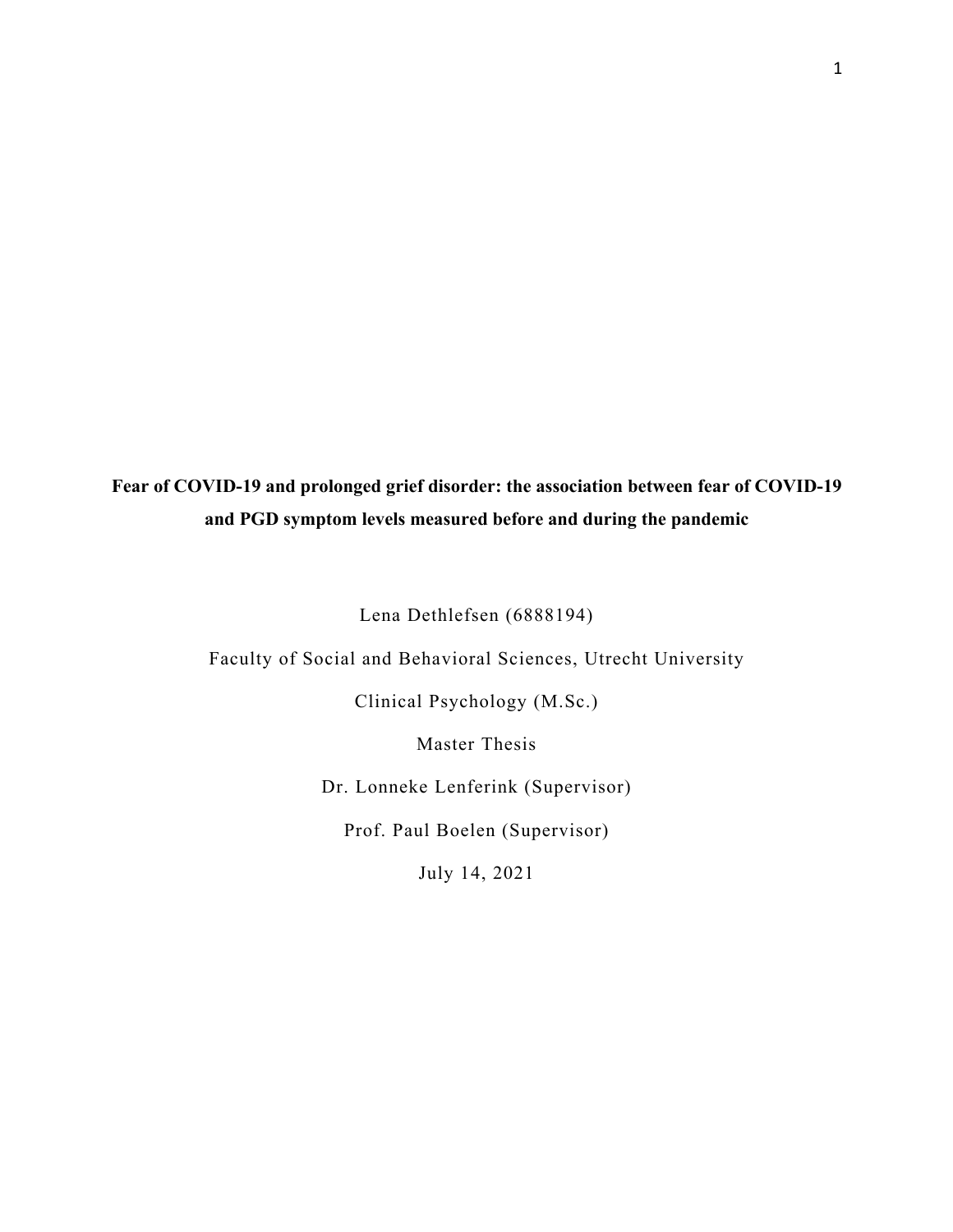#### **Abstract**

**Introduction:** After the loss of a loved one, a significant minority of bereaved people are at risk of developing prolonged grief disorder (PGD) symptoms. Living with elevated grief symptoms might be especially challenging during a global pandemic because COVID-19 causes fear and anxiety. The aim of this study was twofold, first the new fear of COVID scale (FCV-19S) was validated in order to adequately assess fear of COVID-19. Second, the association between fear of COVID-19 and change scores of PGD symptom levels, measured before and during the pandemic, was investigated.

**Material and methods:** At T1 ( $N = 433$ ) and T2 ( $N = 130$ ) data of bereaved adults were collected, the final sample consisted of 127 participants. Data analyses included a principal component analysis (PCA) of the FCV-19S as well as a correlational analysis between fear of COVID-19 and the change score in PGD symptom levels.

**Results:** FCV-19S showed high reliability and validity, as demonstrated by its internal consistency  $(\alpha = .85)$  and strong one-factor solution. The correlational analysis revealed no significant association between fear of COVID-19 and change scores of PGD symptoms  $(r_s(125) = .009, p <$ .923)

**Discussion:** It can be concluded that the FCV-19S is a reliable and valid measure to assess fear of COVID-19. No conclusion can be made about the association between fear of COVID-19 and the change of PGD symptom severity. This result may be influenced by the low levels of fear of COVID-19 exhibited in the sample or other variables of the pandemic influence individuals with elevated PGD symptom levels.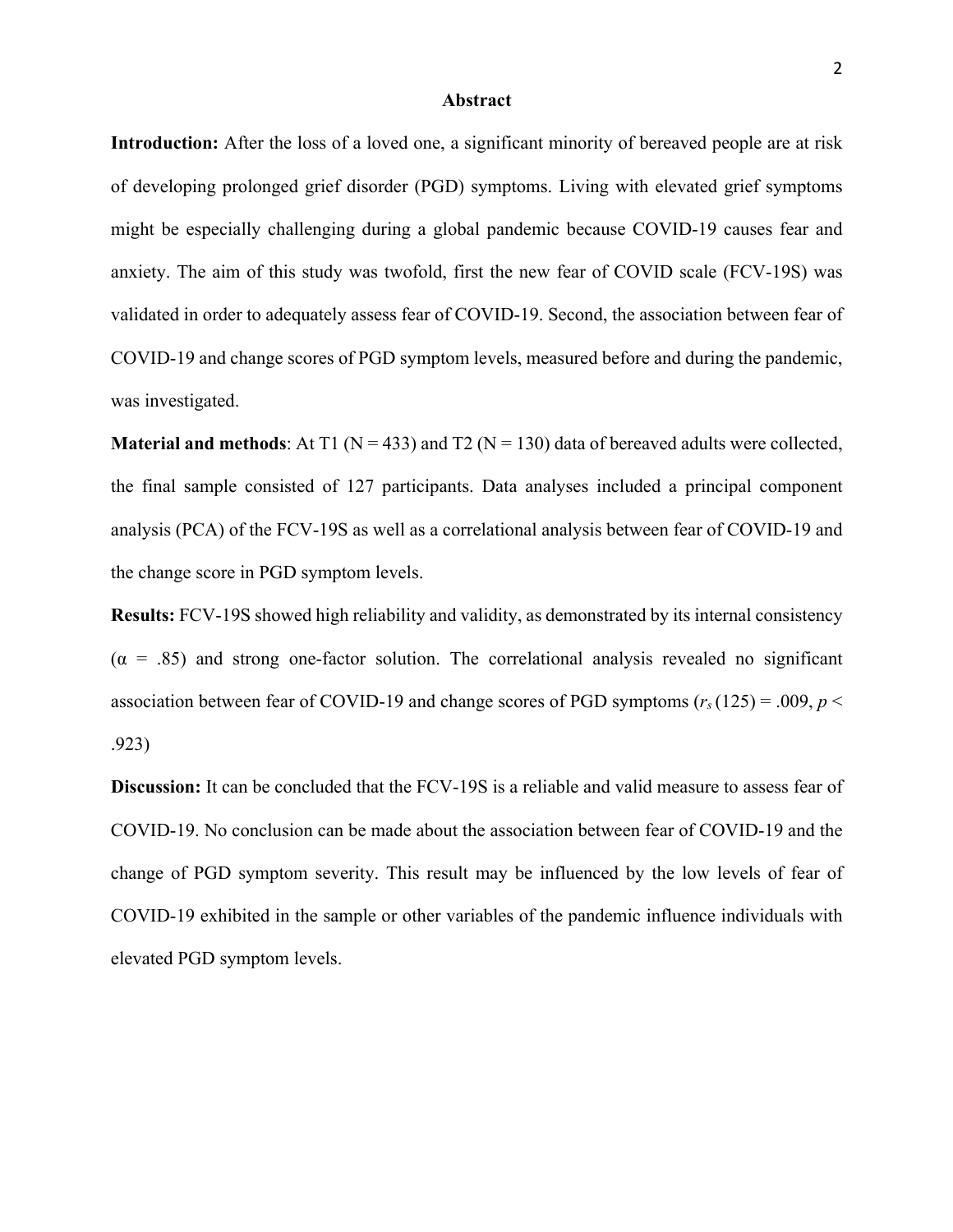#### **and PGD symptom levels measured before and during the pandemic**

There are certain experiences that everyone will eventually undergo in their lives, the loss of a loved one is among them. A natural human response to this loss is grief, which is associated with different psychological and physiological reactions. Bereaved people often experience feelings of numbness, disbelief, yearning, anger and self-blame (Archer, 2003). Although bereavement can be a very painful process, most individuals have sufficient internal, as well as external, resources to cope with their grief and adapt to the situation with time (Lundorff et al., 2017).

Unfortunately, a significant minority of the population who has lost someone experience abnormal, increased grief reactions that stay persistently (Lundorff et al., 2017). If these enduring grief reactions interfere with daily life, Prolonged Grief Disorder (PGD) might be diagnosed. PGD differs from normal, uncomplicated grief in terms of the distress and disability caused by the grief reactions (Jordan & Litz, 2014). According to the International Classification of Diseases Version 11 (ICD-11), the diagnosis of PGD can be made when the individual shows persistent and pervasive longing for the deceased and/or a persistent and pervasive preoccupation with the deceased. This has to be accompanied by the experience of intense emotional pain in the form of sadness, guilt, anger, denial, or blame among others. The symptoms have to be present for at least six months and must cause significant impairment in important areas of functioning (World Health Organization, 2018).

High levels of PGD can contribute to an elevated risk for several mental- and physical health problems. Cross-sectional and longitudinal studies have shown that it is associated with increased suicidal ideation and reduced quality of life (Boelen & Prigerson, 2007). Several risk factors have been identified which contribute to the development and severity of PGD symptoms. A greater likelihood of developing PGD can be predicted by a history of prior trauma, -mood or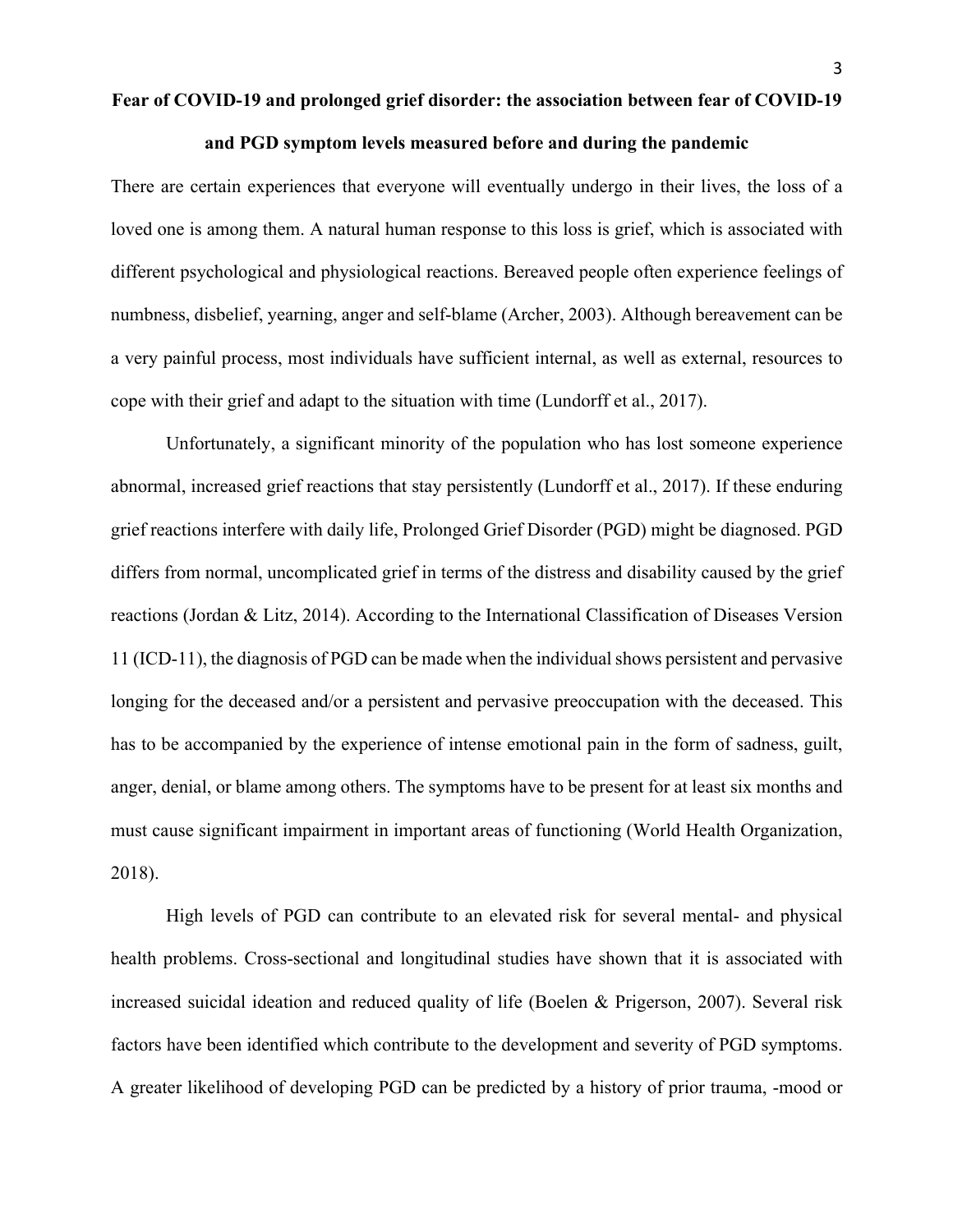anxiety disorders, insecure attachment styles, as well as by the quality of the relationship to the deceased, circumstances around the death (e.g., unnatural, unexpected) and a lack of social support after the loss (Jordan & Litz, 2014).

Since 2020, there might be another influential variable, a global pandemic called 2019 Corona Virus Disease (COVID-19) (Menzies et al., 2020). COVID-19 is an infectious disease caused by a novel severe acute respiratory syndrome coronavirus (SARS-Cov-2) (Dubey et al., 2020). Commonly reported symptoms are related to the respiratory system and include fever, dry cough, sore throat, and fatigue but also non-respiratory symptoms like vomiting, diarrhea and nausea. So far, worldwide 187.519.798 people have been diagnosed with the disease and over 4.049.372 people have died consequently (WHO COVID-19 Dashboard, 2021). Next to the health consequences, the virus has brought qualitative changes to the lives of humans worldwide. Many countries have implemented quarantine measures in form of lockdown regulations and social distancing, in order to control the spread of the virus (Dubey et al., 2020).

Consequently, anxiety and fear of COVID-19 have been affecting individuals across the globe (Kumar & Somani, 2020). The impending sense of threat and fear is on the one hand, created by the quarantine measures which disrupt the psychosocial life of the public (Anjum et al., 2020). On the other hand, the level of fear can be directly linked to the transmission rate and medium of the virus, as well as its morbidity and mortality (Ahorsu et al., 2020). The coronavirus is transmitted rapidly, invisibly and has a high mortality rate, thus creating high levels of uncertainty and therewith fear (Ahorsu et al., 2020). Fear of COVID-19 specifically includes the fear of being infected or infecting loved ones (Bitan et al., 2020). Indeed, results from a German survey confirm that among the 1242 participants 61% agreed that they are generally afraid of the virus, while 28% were afraid of being infected (Gerhold, 2020). Similar results have been observed in other countries. One-third of the 1354 adults in a Canadian survey reported being highly worried about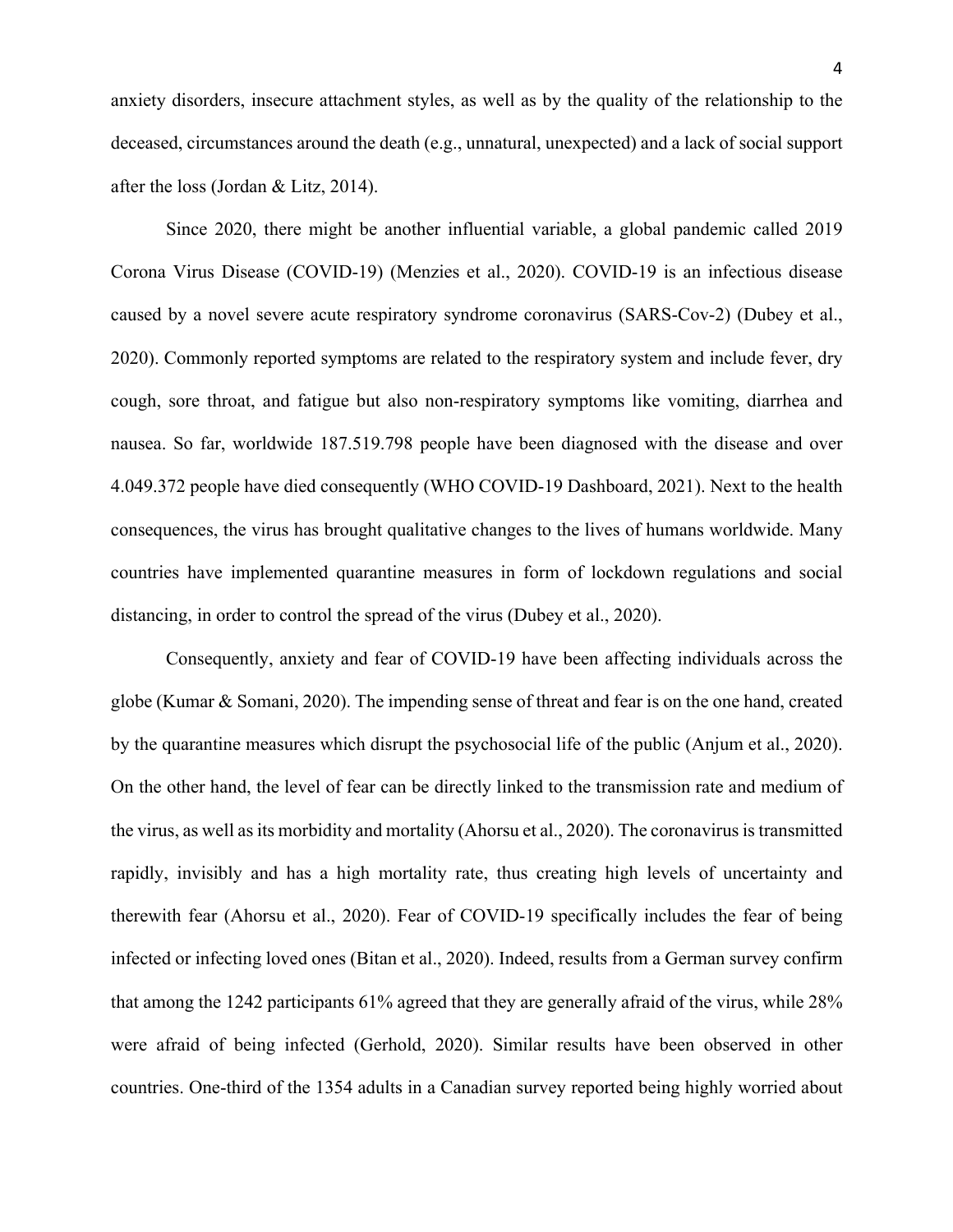5

the coronavirus (Pakpour & Griffiths, 2020). In order to assess the severity of fear levels, the fear of COVID-19 scale (FCV-19S) has been developed by Ahorsu et al. (2020). This relatively new measurement has been proven to be a reliable and valid instrument with a stable unidimensional structure and robust psychometric properties, as reported from validations in multiple countries (Ahorsu et al., 2020; Alyami et al., 2020; Bitan et al., 2020; Martínez-Lorca et al., 2020; Perz et al., 2020; Sakib et al., 2020).

Fear increases anxiety and stress in healthy individuals and exacerbates the symptoms of those who already have pre-existing psychiatric disorders (Ornell et al., 2020). Subsequently, it is expected that individuals with elevated PGD symptom levels are affected by fear of COVID-19. Seeking social support and making new experiences is important for individuals with PGD in order to create a new reality without the deceased (Stroebe & Schut, 2010). High levels of fear of COVID-19 in turn might lead to avoidance reactions and social isolation that goes beyond the specified quarantine measurements (Dubey et al., 2020). If the bereaved stay disengaged from social spheres, it may prevent them from making new experiences and may keep their attention narrowly fixated on the past before the loved one had died (Jordan & Litz, 2014). The thought of the deceased and the worry of losing another loved one during this pandemic on the other hand might in turn lead to more fear of COVID-19.

So far, the FCV-19S scale has been validated in multiple countries except Germany and the Netherlands. Therefore, the first aim of this study is to investigate its internal consistency and dimensionality in these counties' populations. Considering the effects of fear on mental health, it is important to reliably assess fear of COVID-19 levels to predict and control its impact on both healthy and mentally ill individuals (Bitan et al., 2020). The second aim of this study is to investigate whether fear of COVID-19 is associated with changes in severity levels of PGD symptoms measured before and during the pandemic. It is expected that the change score will be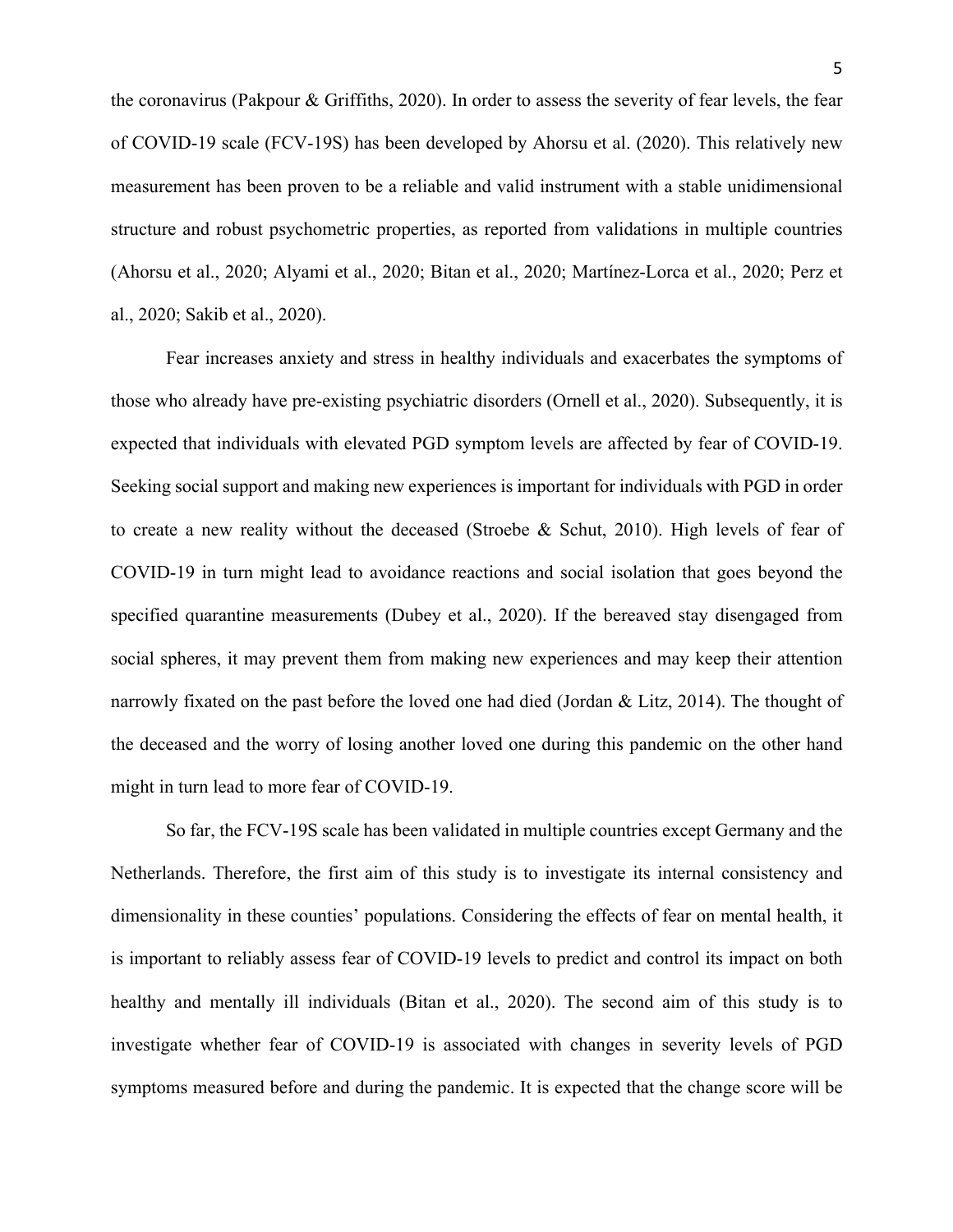lower for highly anxious individuals than for non-anxious individuals. The null hypothesis is that the Spearman correlation coefficient in the population is equal to zero. By investigating the association between fear of COVID-19 levels and the change score in PGD symptom levels, this research may help to identify those who need extra support during this pandemic and facilitate the introduction of tailored interventions.

#### **Methods**

#### **Design**

In this longitudinal study, data collection took place at two measurement occasions (T1 & T2) with a 6-month time interval in-between. Between November 2019 and March 2020 data collection for T1 took place, before the official beginning of the COVID-19 pandemic. Self-rated symptoms were assessed with a questionnaire via telephone. During the pandemic at T2 data was collected between May and December 2020 with self-assessment surveys sent to the participants via email.

# **Participants and Procedure**

Research was approved by the Ethics Committee for Psychological Research at the University of Groningen. In order to meet the eligibility criteria for the study, participants had to (a) be older than 18 years, (b) speak German or Dutch and (c) have lost a loved one (partner, family member or friend) at least six months prior to participating in the study. In total, data of 433 and 130 bereaved individuals were collected at T1 and T2, respectively. Participants who only took part in one measurement occasion or who did not complete all questionnaires were not considered in the analyses. The participants were recruited from various platforms, including social media platforms (e.g., Facebook), and organizations as well as students' social networks. At T1, participants took part in a telephone interview which was conducted by master students of Utrecht or Groningen University. Beforehand, all student interviewers have undergone training by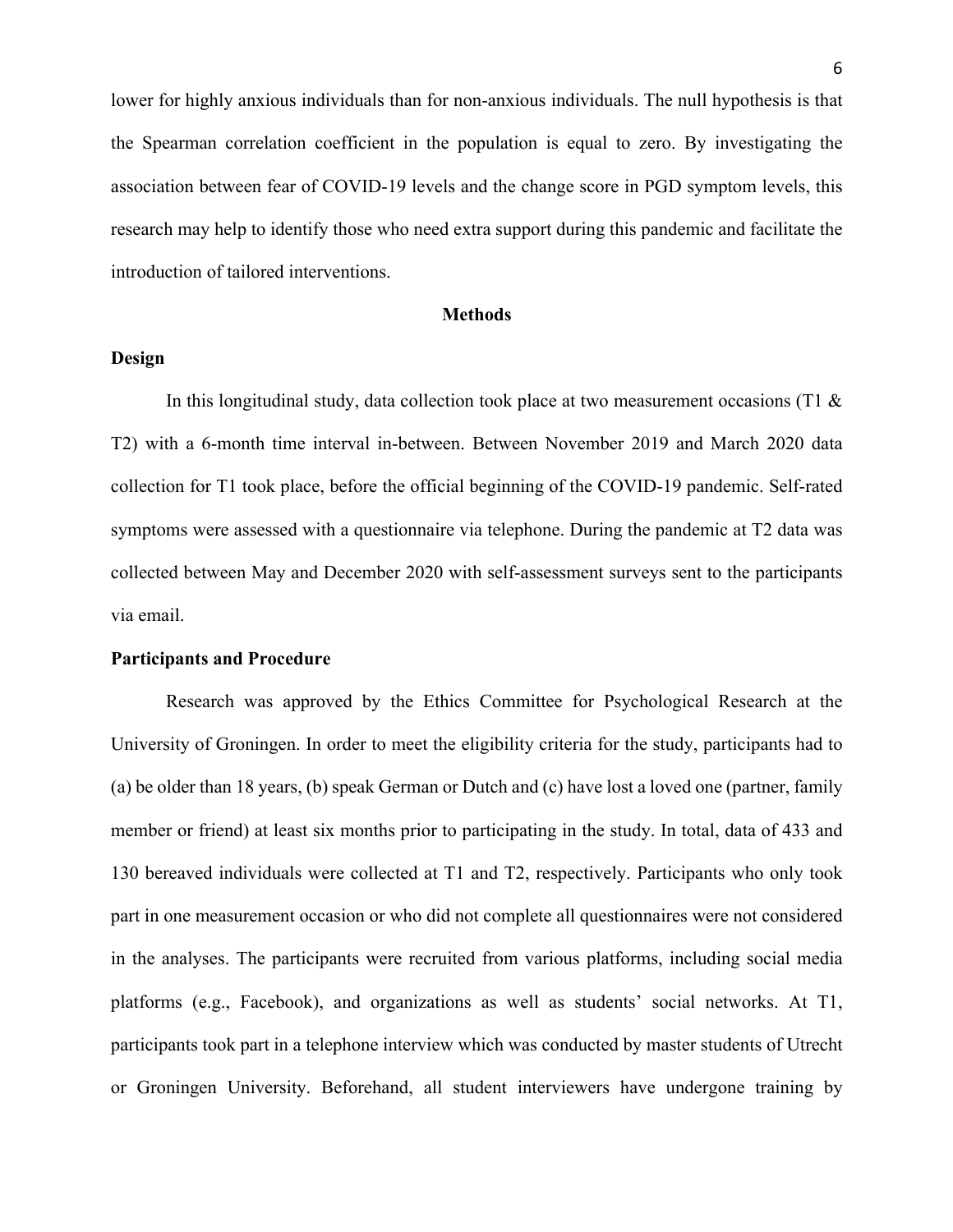experienced supervisors to perform the clinical interview. Each interview included questions regarding the participants background and loss as well as self-rating questionnaires measuring traumatic grief, depression and PTSD. After six months, at T2, the participants were sent a followup survey via email. For this survey the same self-assessment measurements were used as in T1 plus additional corona-virus related scales. Before taking part in the study, all participants signed informed consent forms. No reimbursement was given for participation.

### **Instruments**

#### *Fear of COVID-19.*

Fear of COVID-19 was assessed using the German and Dutch versions of the FCV-19S. The scale contains 7 items (e.g., "Ich habe Angst vor dem Coronavirus"). To each statement participants indicate their level of agreement using a 5-point Likert scale. Answer options were 1  $=$  "strongly disagree", 2 = "disagree", 3 = "neither agree nor disagree", 4 = "agree" and 5 = "strongly agree". The total score is calculated by adding up each item score, giving a range from 7 to 35. The higher the score, the greater the fear of COVID-19 (Ahorsu et al., 2020). The scale has been validated in the populations of different countries and showed a good internal consistency in an Israelian, Spanish and Iranian sample ( $\alpha = .86$ ) as well as an excellent one in an American sample  $(\alpha = .91)$  (Bitan et al., 2020; Martínez-Lorca et al., 2020; Perz et al., 2020).

## *Prolonged grief disorder symptoms.*

The severity of PGD symptoms was assessed using two versions of the traumatic grief inventory (TGI), which are based on the original traumatic grief inventory self-report developed by Boelen and Smid (2017). At T1, the traumatic grief inventory clinically administered (TGI-CA) was used. It consists of 22 questions assessing grief symptoms according to the persistent complex bereavement disorder (PCBD) as proposed by the DSM-5 (APA, 2013), the prolonged grief disorder (PGD) as presented by Prigerson et al. (2009) and the prolonged grief disorder (PGD)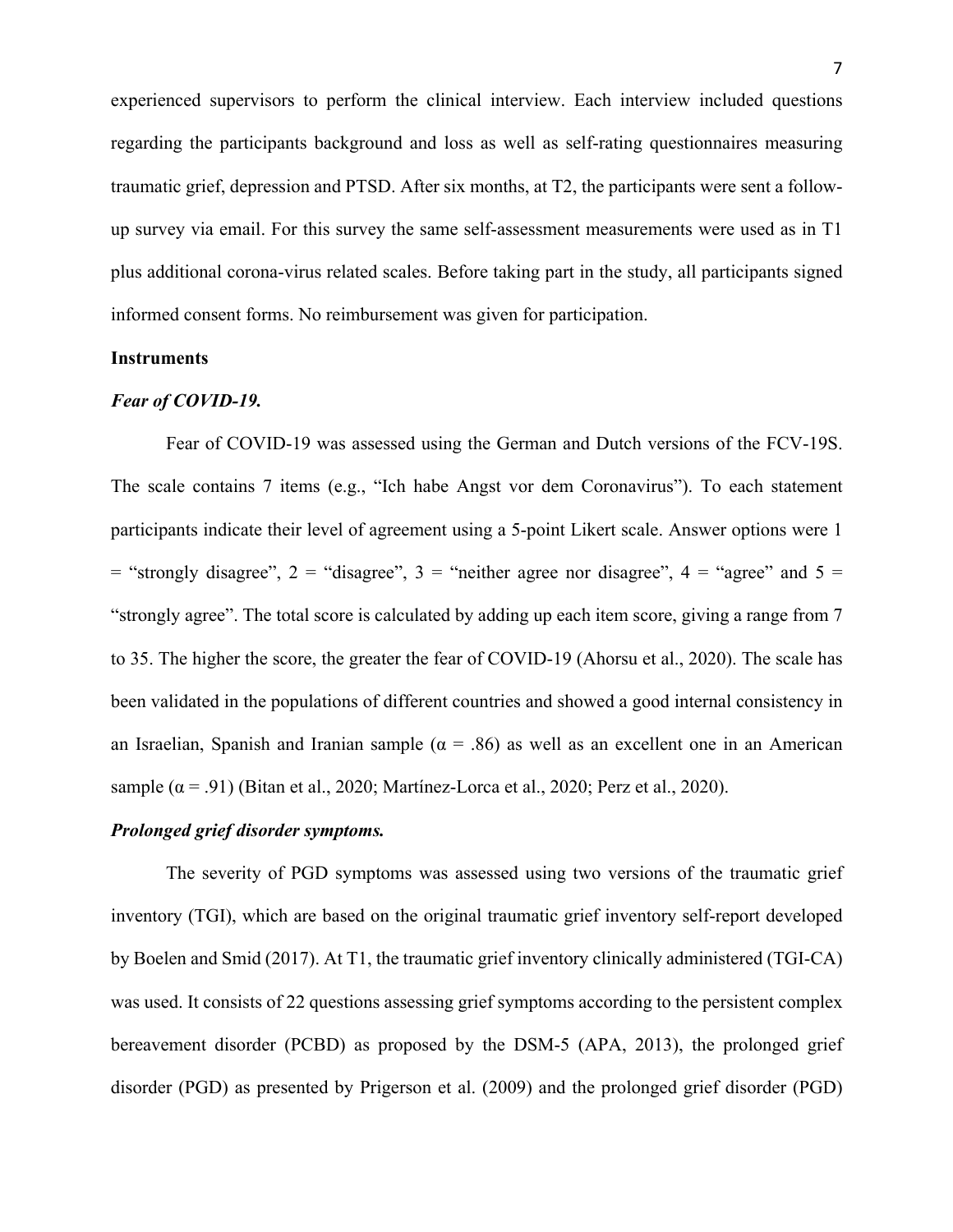according to the ICD-11 (WHO, 2018). The same 22 items of the TGI-CA were used at T2 in form of the traumatic grief inventory self-report plus (TGI-SR+). Next to the difference that the first version was conducted verbally and the second one in written some formal changes between the two versions were made. First, items were reformulated from statements to questions. Second, in the TGI-CA a time specification (i.e., "in the last month") precedes every question instead of only being mentioned at the beginning of the questionnaire. Lastly, while in the TGI-SR+ it was referred to the "deceased", the latter is addressed by name or relationship (e.g., "your father") in the TGI-CA. In both versions, each item is rated using a 5-point Likert scale. Answer options were  $1 =$ "never",  $2 =$  "rarely",  $3 =$  "sometimes",  $4 =$  "frequently",  $5 =$  "always". An analysis on the 22 items of the TGI-CA and TGI-SR+ conducted in the light of this study revealed an excellent internal consistency of  $\alpha$  = .91 and  $\alpha$  = .95, respectively.

For the analysis of PGD scores only the 13 items that assessed PGD according to the ICD-11 were used from both questionnaires. The internal consistencies for these items were also good to excellent with a Cronbach's alpha of  $\alpha = .89$  for the TGI-CA and  $\alpha = .93$  for the TGI-SR+. Summing up all items, total scores can range from 13 to 65. Research has shown that a score of 40 is the optimal cut-off score in identifying probable PGD cases when applying the liberal scoring rule (Lenferink et al., submitted). For the liberal scoring rule proposed by Killikelly & Maercker (2018) at least one Criterion B symptom (items 1 and 3), one Criterion C symptom (items 2,5,8,9,10, 16, 19, 20, 21, 22) and the Criterion D symptom (item 13) must be fulfilled.

#### **Statistical Analysis**

In order to examine demographic characteristics of the participants descriptive statistics were used. Internal consistency and reliability of the FCV-19S were assessed using Cronbach's alpha, inter-item correlations, and corrected item-total correlations. A principal component analysis (PCA) was executed to investigate the dimensionality of the FCV-19S. Therefore, components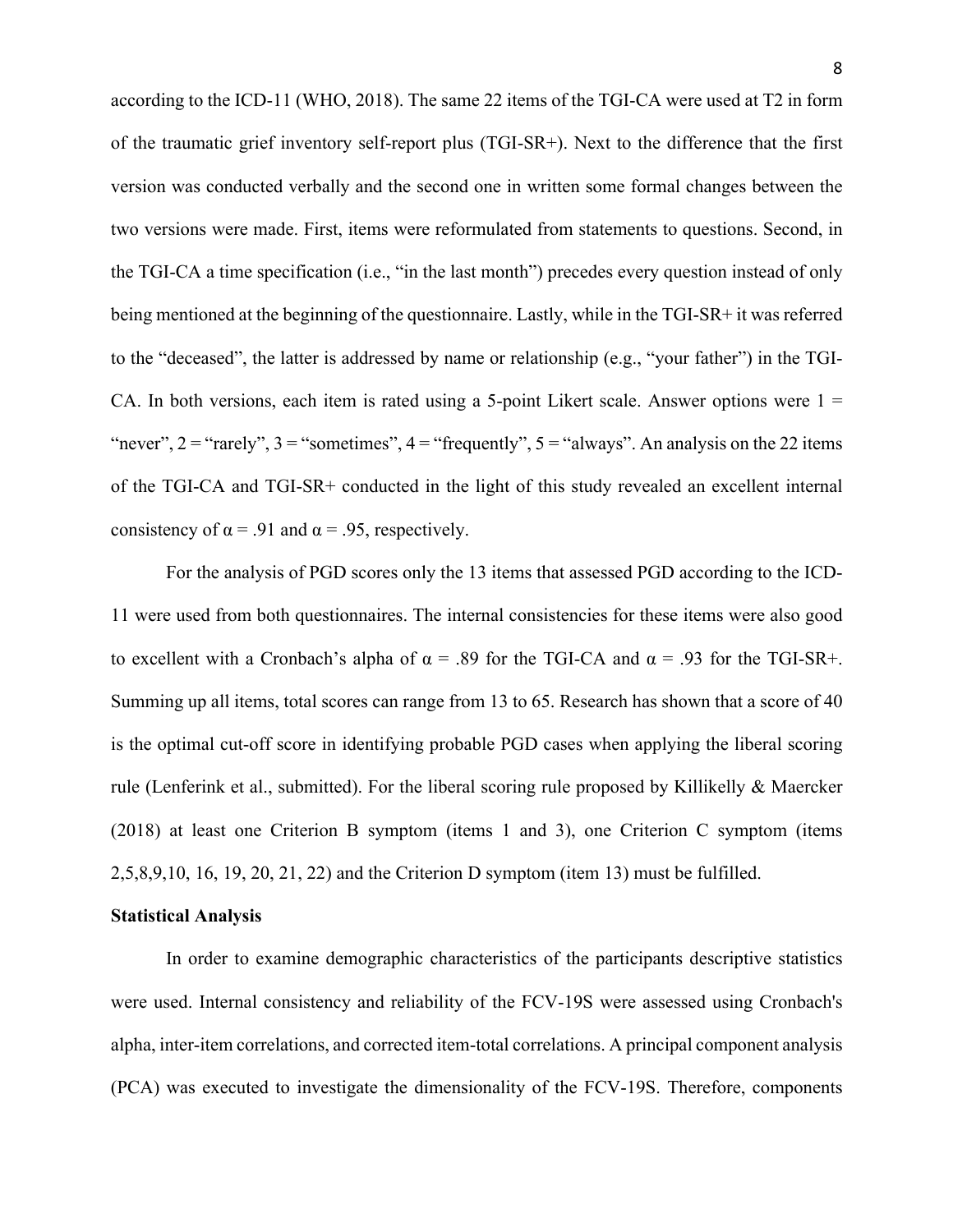yielding an eigenvalue  $> 1.0$  were selected and scree plots were examined to confirm the component selection.

A correlational analysis was conducted in order to investigate the association between fear of COVID-19 and the change in severity levels of PGD from T1 to T2. The independent variable (x) is the fear of COVID-19 and the outcome variable (y) is the change of PGD symptom scores. First, the scores of PGD symptoms according to the items of the ICD-11 at T1 and T2 were calculated and a change score (T1-T2) was established. Second, the total scores on the FCV-19S were calculated. An inspection of linearity revealed a monotonic relationship between the two variables. Therefore, a Spearman's correlation analysis was used. All analyses were conducted using the IBM SPSS Statistics software (IBM, 2020).

#### **Results**

#### **Sample Characteristics**

The final sample consisted of 127 (29%) participants, including 80% females and 20% males. Table 3 shows sociodemographic characteristics of the study. Participants' age ranged from 18 to 83 years ( $M = 46.6$ ,  $SD = 14.73$ ), the majority of the participants were born in the Netherlands (62%) or Germany (31%). Most participants have either lost their partner (44%) or parent (40%), followed by a loss of their child (15%) or a friend (10%). Relatively few have lost a grandparent (7%), sibling (5%) or other (6%). The most frequent cause of death was physical illness (73%), followed by suicide  $(17%)$ , accidents  $(9%)$  and other  $(2%)$ . Losses had occurred on average 65 month earlier (*SD =* 6.06). On average, the change score of PGD symptom levels was -2.6 *(SD* = 7.94). Of all participants, 11 (9%) fulfilled the criteria for probable PGD cases at T1 and 22 (18%) at T2. For fear of COVID-19 participants scored 12.4 (*SD =* 4.45) on average (see Table 4).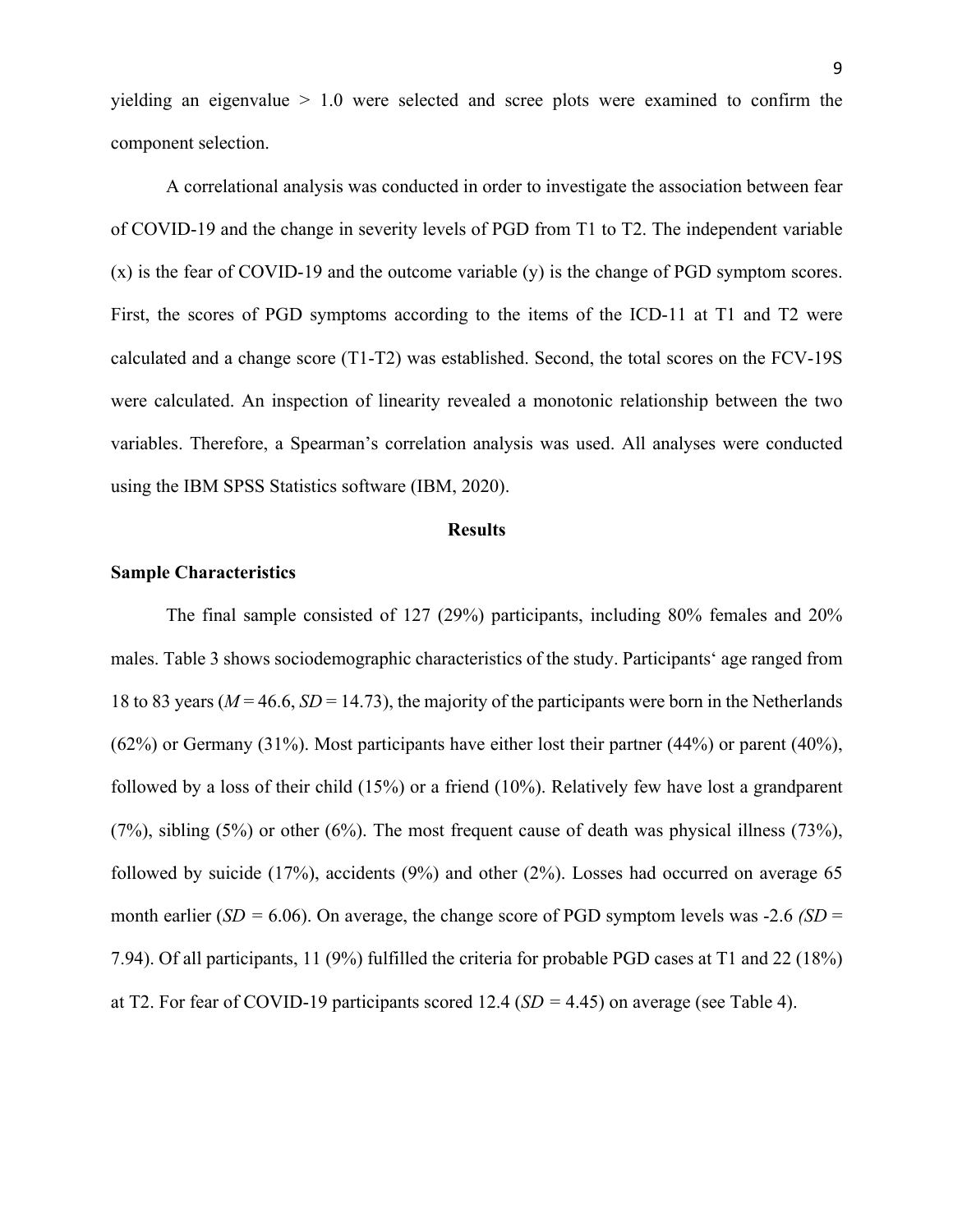#### **Internal Consistency and Reliability of the FCV-19S**

The FCV-19S had a high level of internal consistency, as determined by a Cronbach's alpha of α = .85. Corrected item-total correlations were ranging from *r*s= .59 to *r*s = .67 indicating a good reliability. Table 1 shows that inter-item correlations were moderate ranging from  $r = .35$  to  $r = .74$ . Overall, the analysis shows that also the German and Dutch version of the FCV-19S has a high internal consistency and reliability.

## **Principal Component Analysis (PCA) of the FCV-19S**

Inspection of the correlation matrix showed that all variables had at least one correlation coefficient greater than  $r = .3$ . The overall Kaiser-Meyer-Olkin (KMO) measure was 0.83, with all individual KMO measures being greater than .7 (see Table 2) which can be classified as "meritorious" (Kaiser, 1974). Bartlett's Test of Sphericity was statistically significant ( $\chi^2$  (21) = 416.48,  $p < .0005$ ), indicating that the data matrix is appropriate for conducting a PCA.

The PCA revealed one component that had an eigenvalue greater than one. Additionally, visual inspection of the scree plot presented in Figure 1 indicated that one component should be retained (Cattell, 1966). Overall, the one-component solution explained 59% of the total variance. A Varimax orthogonal rotation was not necessary, as only one factor was extracted.

#### **Correlational Analysis**

A Spearman's rank-order correlation was run to assess the relationship between fear of COVID-19 and the change score of PGD symptom severity level from T1 and T2. Preliminary analysis showed the relationship to be monotonic, as assessed by visual inspection of a scatterplot. There was no statistically significant correlation between fear of COVID-19 and change scores of PGD symptom severity,  $r_s(125) = .009$ ,  $p < .923$ .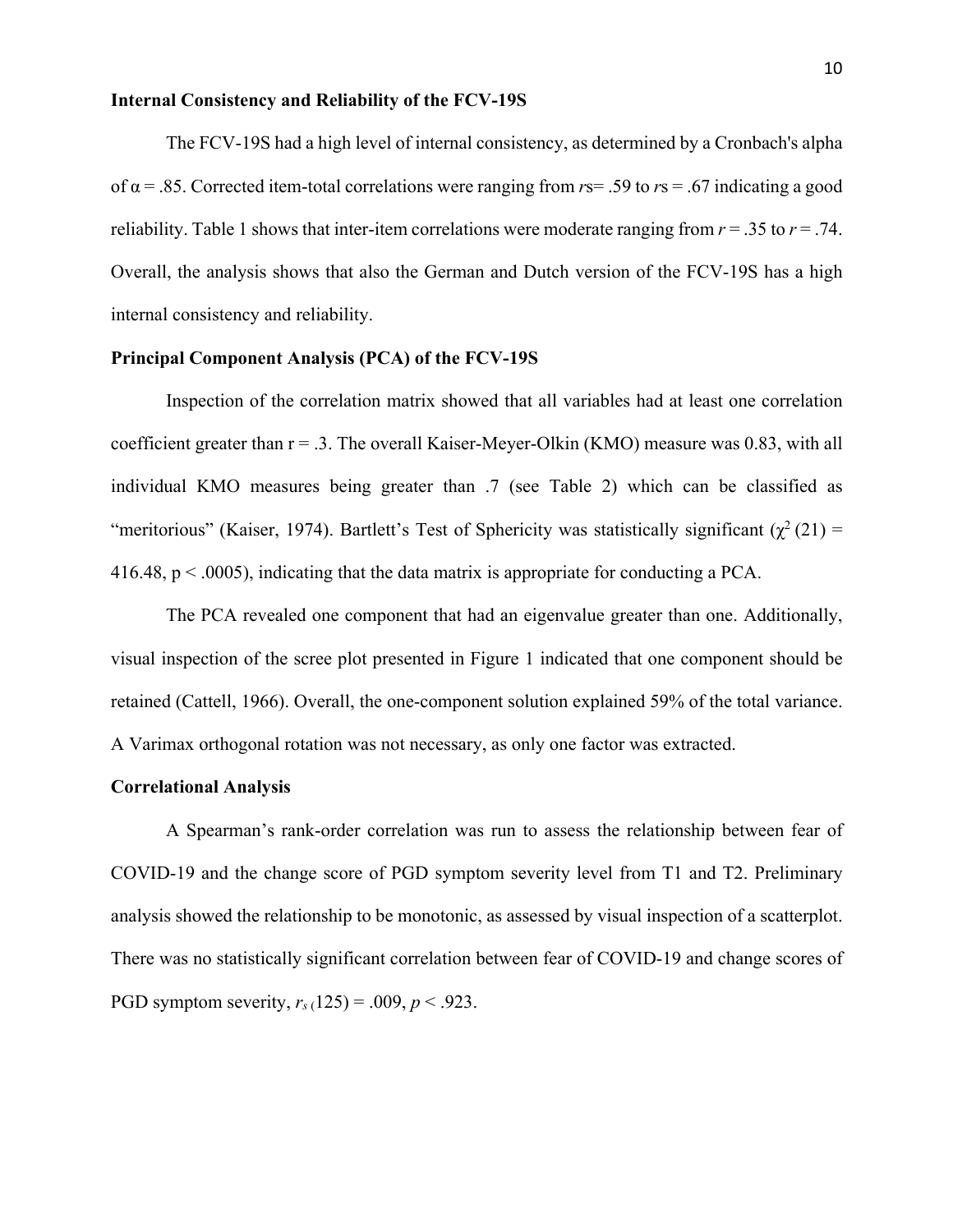#### **Discussion**

COVID-19 represents one of the greatest challenges of the 21st century. High levels of anxiety and uncertainty have spread due to high infection- as well as mortality rates and the implementation of lockdown regulations. The fear of COVID-19 contributes to heightened levels of stress and anxiety (Bitan, 2020). These effects can be observed in the general population, but especially in those who are already struggling with a mental illness (Bitan, 2020). Particularly for those who have previously lost a loved one, the fear may influence the symptoms of PGD. The aim of the current study was therefore to validate the FCV-19S in the bereaved German and Dutch population, and to investigate the association between fear of COVID-19 and the change score of PGD symptom levels between two measurement occasions (i.e., before the pandemic and six months later during the pandemic).

The validation of the FCV-19S in a Dutch and German sample of bereaved adults showed that the scale has sound psychometric properties. Consistent with validations from other samples drawn from multiple countries (Alyami et al., 2020; Ahorsu et al., 2020; Bitan et al., 2020; Caycho-Rodríguez et al., 2020; Martinéz et al., 2020; Perz et al., 2020; Satici et al., 2020; Soraci et al., 2020), the scale shows good internal consistency reliability. Inter-item correlations suggest that all items measure the same construct, namely "fear of COVID-19". Additionally, analyses revealed a one-factor solution, which explained 59% of the total variance. This finding is consistent with most previous studies, which found evidence for a unidimensional structure as well (Alyami et al., 2020; Elemo et al., 2020; Martinéz et al., 2020; Perz et al., 2020; Sakib et al., 2020; Satici et al., 2020; Soraci et al., 2020). Few authors supported a multidimensional structure in which fear of COVID-19 is divided into emotional fear reactions and symptomatic expressions of fear (Andrade et al., 2020; Bitan et al., 2020). However, the current results give sufficient empirical evidence of validity and reliability to use the FCV-19S in assessing fear of COVID-19 levels and support the structure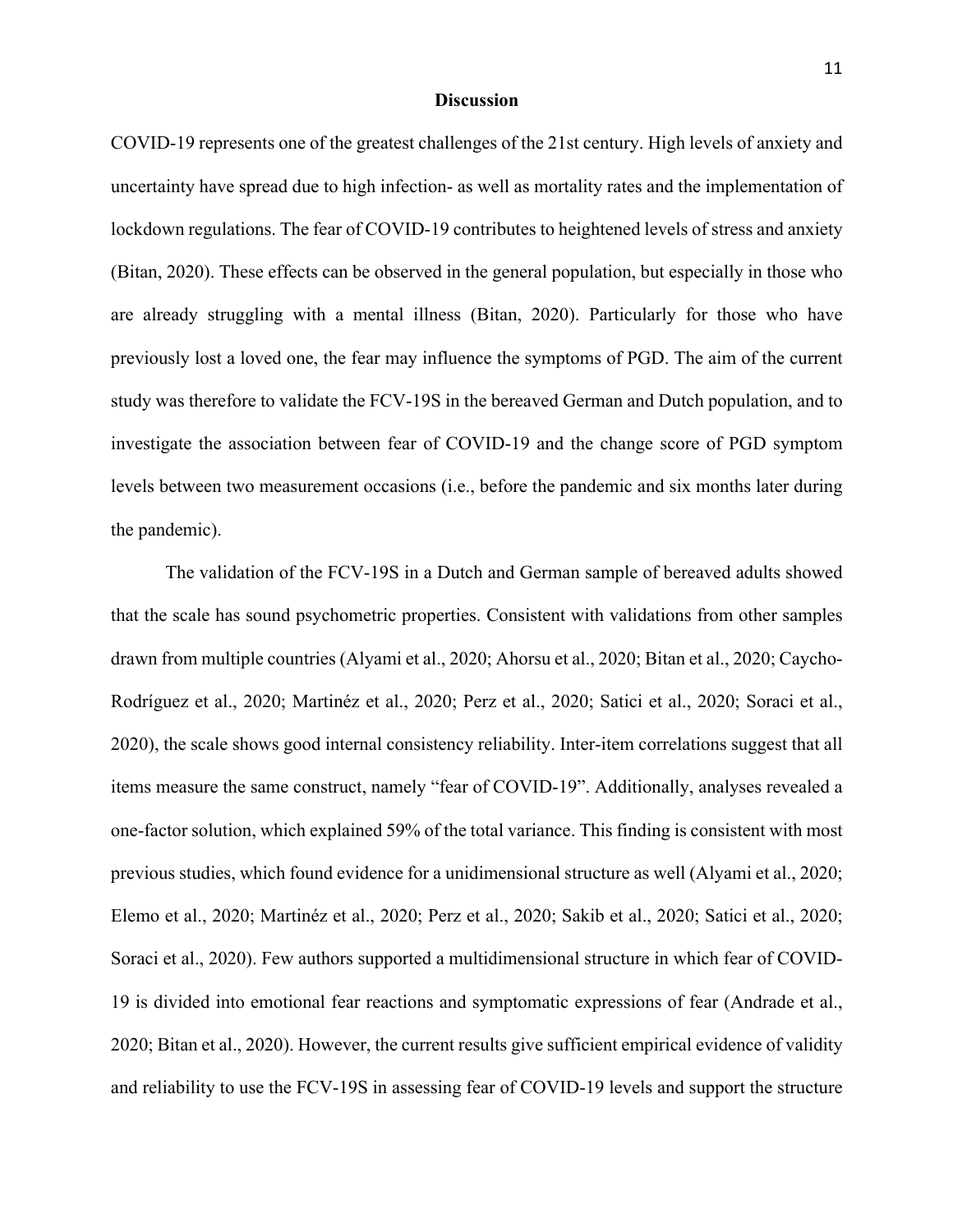of the original scale proposed by Ahorsu et al. (2020). So far, most validations of the FCV-19S have been done in mentally healthy samples. Considering the effects of fear of COVID-19 on mentally ill individuals (Bitan et al., 2020), further research should be done on this population.

In contrast to the expectations, the analysis revealed that the relationship between fear of COVID-19 and change scores of PGD levels was non-significant. A possible explanation for this result might be the low levels of fear of COVID-19 within the sample. Varying scores on the FCV-19S have been found in other studies (Ahorsu et al., 2020; Martinéz et al., 2020) which may be related to the way the individual country manages the pandemic and the timing of measurement.

The Netherlands as well as Germany have reacted fast to the increasing numbers of cases with the introduction of lockdown regulations and social distancing (Antonides & van Leeuwen, 2020; Nauman et al, 2020). This way, both countries could quickly decrease the number of infected individuals and subsequent deaths (Antonides & van Leeuwen, 2020; Nauman et al, 2020). In this context, a survey conducted in Germany measured COVID-19-fear from March 2020, right at the begin of the lockdown, until the restrictions were loosened, at the end of April 2020 (Hetkamp et al., 2020). Results demonstrate that fear levels increased during the first weeks of lockdown, reached its peak at the end of March when a contact prohibition got announced and declined afterwards (Hetkamp et al., 2020). At the end of April, when all restrictions were released, fear dropped almost to its initial level because people might have habituated to the situation (Hetkamp et al., 2020) and threat as well as risk perception have decreased (Nauman et al, 2020). In this study the second data acquisition started in May 2020, when restrictions were already loosened in Germany and the Netherlands, lasting until December 2020 when a second lockdown started. The rising numbers of infections and deaths as well as the initial phase of the lockdown could have led to an increase in fear of COVID-19 again. As the development of the pandemic creates constant changes in social behavior and rules (Caycho-Rodríguez et al., 2021) timing of measurement seems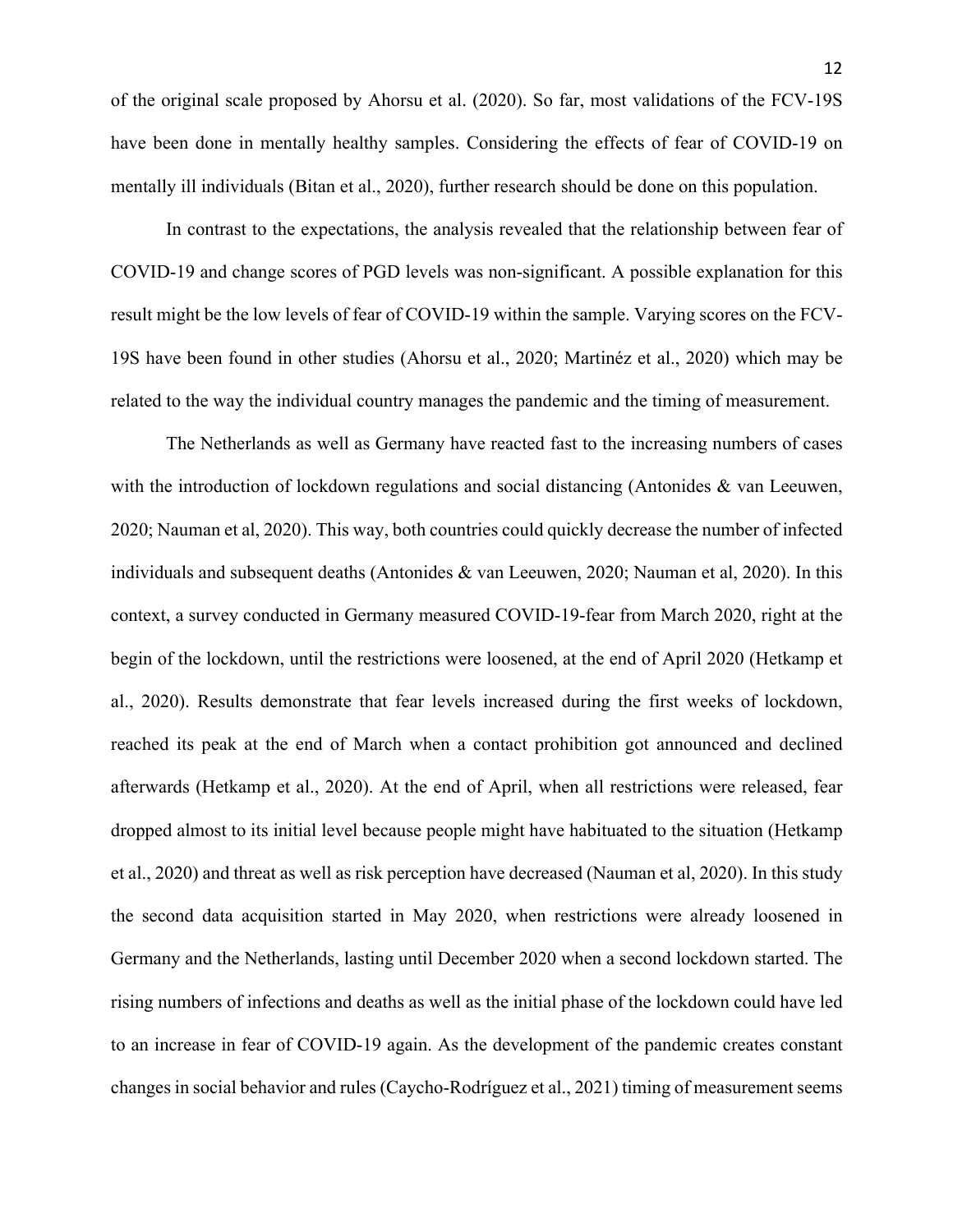critical. Future studies should consider this in order to create valuable statements about the influence of fear of COVID-19.

Another potential explanation for the results could be that PGD symptom levels may be stronger influenced by other factors of this pandemic than fear of COVID-19. In consideration of the Dual Process Model individuals oscillate between the accomplishment of loss-oriented and restoration-oriented tasks after the loss of a loved one (Stroebe & Schut, 1999). Loss-oriented tasks refer to the processing of and dealing with the loss, typically involving rumination about and yearning for the deceased as well as thinking about circumstances and events surrounding the death. Restoration-oriented tasks focus on secondary stressors associated with the loss and how the individual deals with them. This includes the attendance to life changes, distraction from grief, doing new things and getting new roles as well as identities and relationships (Stroebe & Schut, 1999). Chronic grievers are thought to focus on loss-oriented tasks, thereby often avoiding the engagement in activities that could foster adjustment (Stroebe & Schut, 2010). The lockdown regulations brought fears of unemployment, lack of compensation through work, travel or leisure activities and especially social isolation (Strauß, Berger & Rosendahl, 2021). These consequences might facilitate an increased focus on loss-oriented tasks as finding distractions from grief, doing new things as well as acquiring new roles and relationships became more difficult. Furthermore, being confronted with the deaths of people worldwide due to the pandemic might create a constant reminder of the own loss and thus leads to more distress for individuals with heightened levels of PGD symptoms.

The results of this study have to be evaluated in the light of apparent limitations. First, the sample consisted of a convenience sample of Dutch and German speaking bereaved individuals and might not be representative of the whole bereaved population. As the majority of participants were female, there might be an over-representation of those in the sample. Second, findings were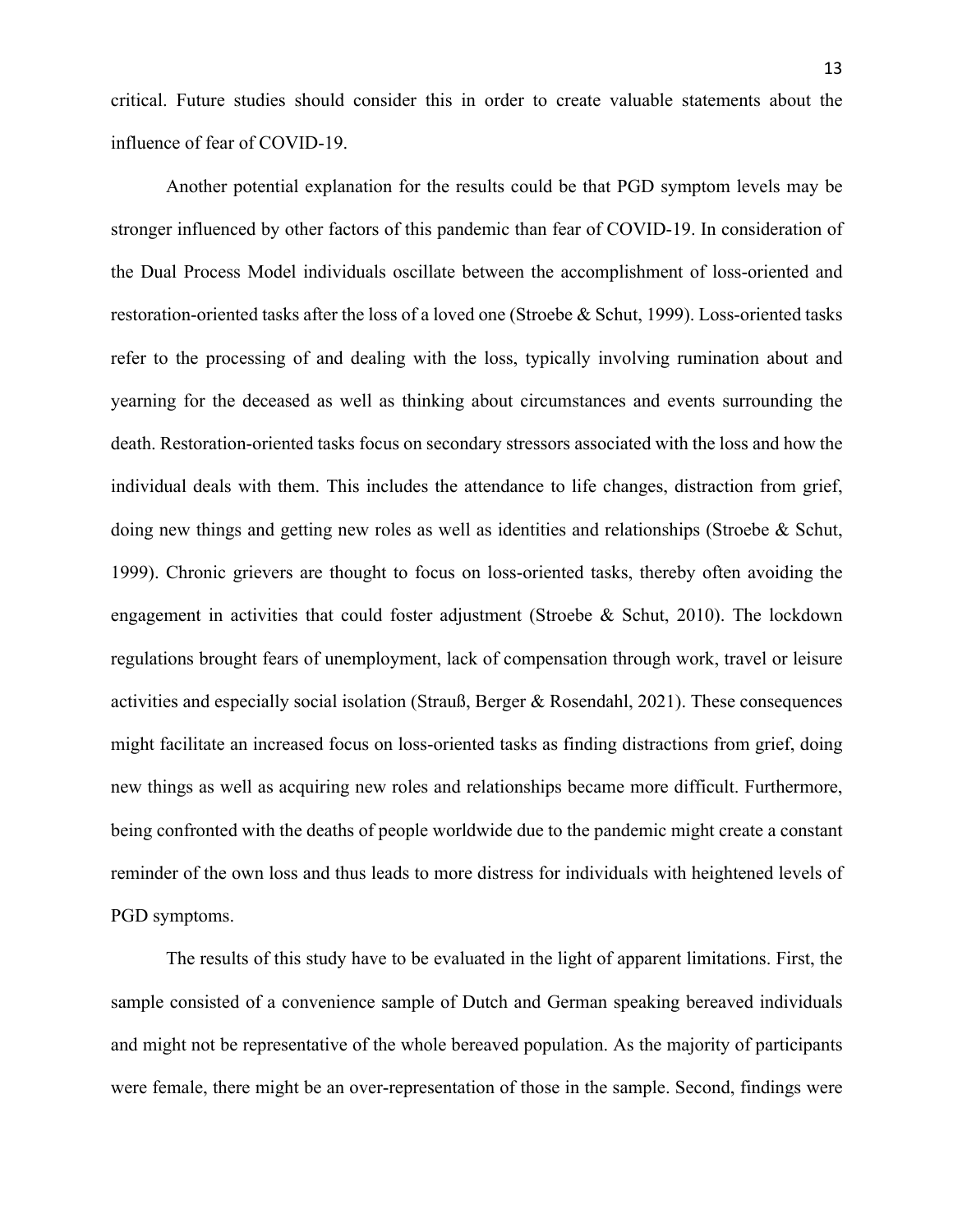based on self-report measures which might be influenced by biases for social convenience and/or memory effects. Third, PGD scores were calculated according to the liberal cut off criteria proposed by Killikelly  $&$  Maercker (2018). Since previous research has suggested that these criteria might be too liberal (Boelen, Lenferink  $\&$  Smid, 2019). using the conservative scoring rule would have resulted in lower PGD symptom scores. Lastly, regarding the validation of the FCV-19S, the PCA was not run separately for the Dutch and German sample in order to get more power. Accordingly, no inferences can be drawn in terms of validity for each of the two languages. Future research should further test the psychometric properties of the FCV-19S in Dutch and German bereaved samples.

Despite these limitations, the results of this study can provide the foundation for new conclusions. First, a valid instrument to assess fear of COVID-19 allows further research to investigate this construct as outcome measure or explanatory factor. Having an adequate understanding of the potential risk group allows the identification of prevention, as well as intervention programs for individuals with elevated grief levels. It may be especially interesting to use the FCV-19S on individuals who lost someone due to or during COVID-19, as scientists already predicted that the characteristics and circumstances of COVID-19 deaths will lead to an increase in individuals developing PGD (Eisma et al., 2020). Second, additional research should be conducted, to monitor the development and evolution of PGD symptom levels during the pandemic in order to identify the potential stressors. The focus on social isolation, the inability to new experiences and avoidance behaviours as potential stressors might be particularly valuable.

### **Conclusion**

In summary, losing a loved one is challenging, and so is coping with grief during a pandemic. Although fear of COVID-19 could not be associated with changes in PGD symptom levels in this study, it is important to measure this construct in order to recognize populations in need of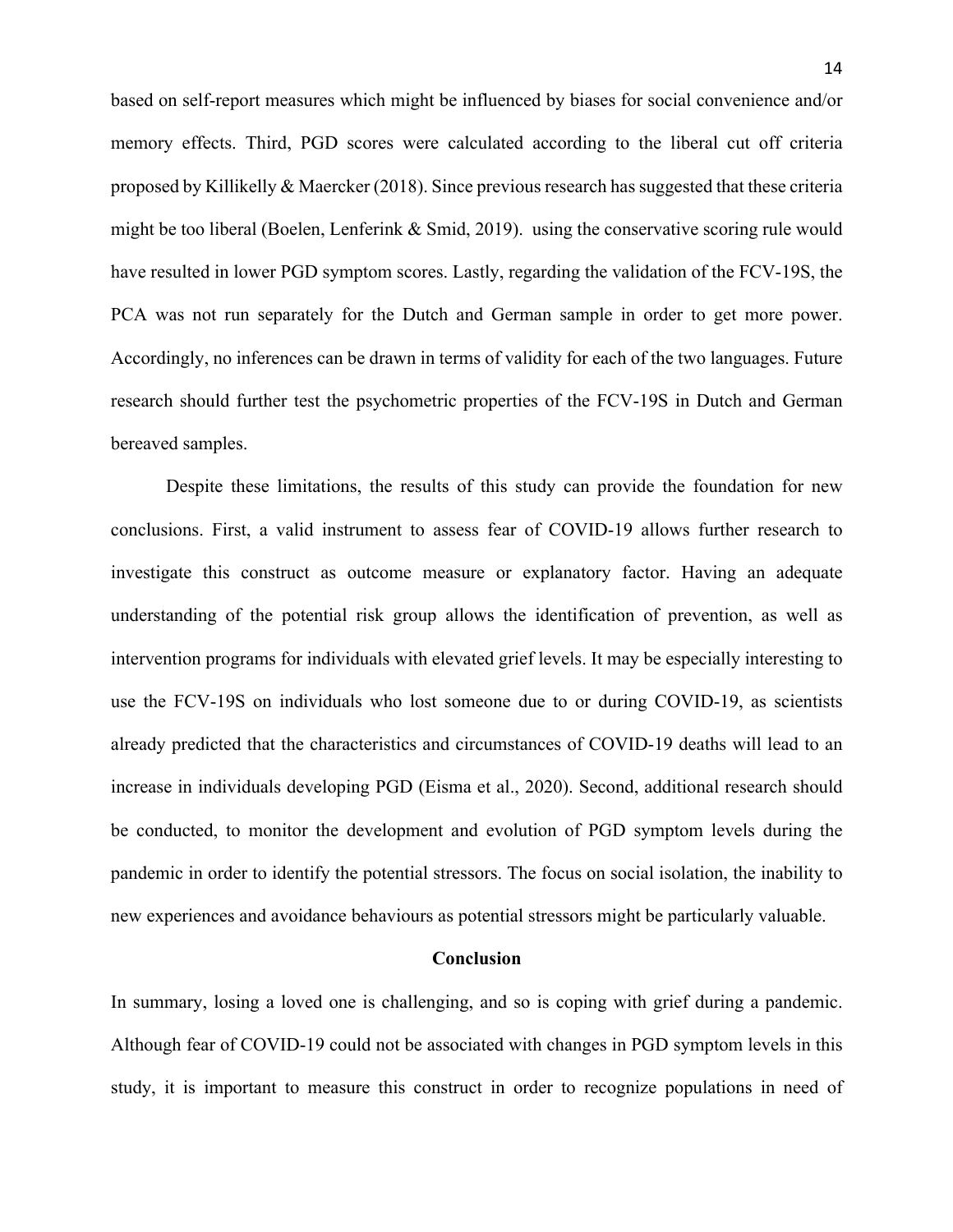intervention. The findings demonstrate that the FCV-19S is a valid and reliable instrument to measure fear of COVID-19 in a Dutch and German bereaved sample. Further studies should use and validate the scale to test other potential risk groups, especially individuals with mental health issues. Investigating other factors of this pandemic that impact on PGD symptom levels of individuals who have lost someone before or during the pandemic and struggle to re-adjust to a life without the deceased might lead to valuable insights.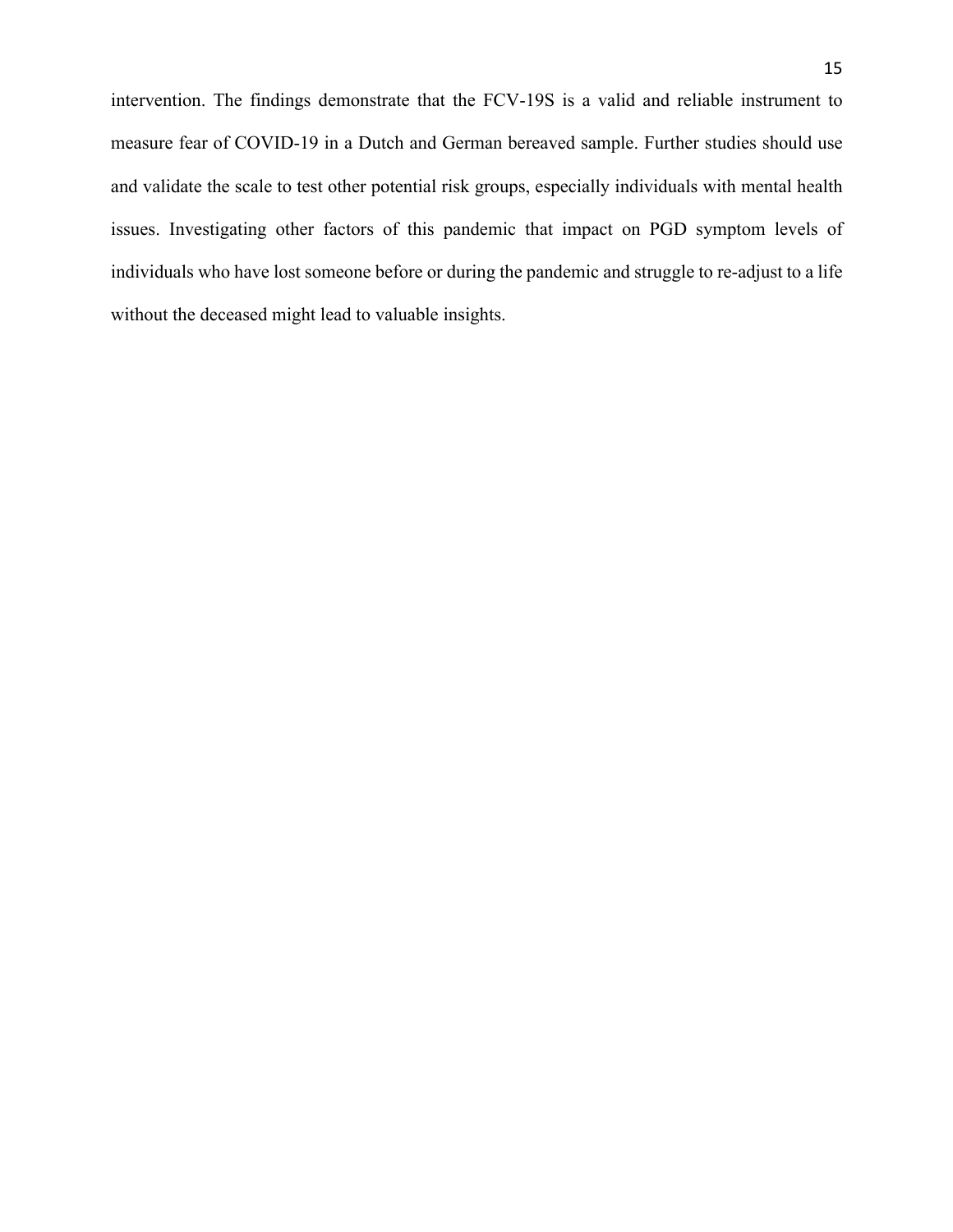- Ahorsu, D. K., Lin, C.-Y., Imani, V., Saffari, M., Griffiths, M. D., & Pakpour, A. H. (2020). The Fear of COVID-19 Scale: Development and Initial Validation. *International Journal of Mental Health and Addiction*. https://doi.org/10.1007/s11469-020-00270-8
- Alyami, M., Henning, M., Krägeloh, C. U., & Alyami, H. (2020). Psychometric evaluation of the Arabic version of the Fear of COVID-19 Scale. International Journal of Mental Health and Addiction. https://doi.org/10.1007/s11469-020-00316-x
- Antonides, G., & van Leeuwen, E. (2020). Covid-19 crisis in the Netherlands: "Only together we can control Corona". *Mind & Society*. https://doi.org/10.1007/s11299-020-00257-x
- Archer, J. (2003). *The nature of grief: The evolution and psychology of reactions to loss*. Routledge.
- Boelen, P. A., Djelantik, A. A. A. M. J., de Keijser, J., Lenferink, L. I. M., & Smid, G. E. (2019). Further validation of the Traumatic Grief Inventory-Self Report (TGI-SR): A measure of persistent complex bereavement disorder and prolonged grief disorder. *Death Studies*, *43*(6), 351–364. https://doi.org/10.1080/07481187.2018.1480546
- Boelen, P. A., Lenferink, L. I., & Smid, G. E. (2019). Further evaluation of the factor structure, prevalence, and concurrent validity of DSM-5 criteria for persistent complex bereavement disorder and ICD-11 criteria for prolonged grief disorder. Psychiatry research, 273, 206- 210.
- Boelen, P. A., & Prigerson, H. G. (2007). The influence of symptoms of prolonged grief disorder, depression, and anxiety on quality of life among bereaved adults: A prospective study. *European Archives of Psychiatry and Clinical Neuroscience*, *257*(8), 444–452. https://doi.org/10.1007/s00406-007-0744-0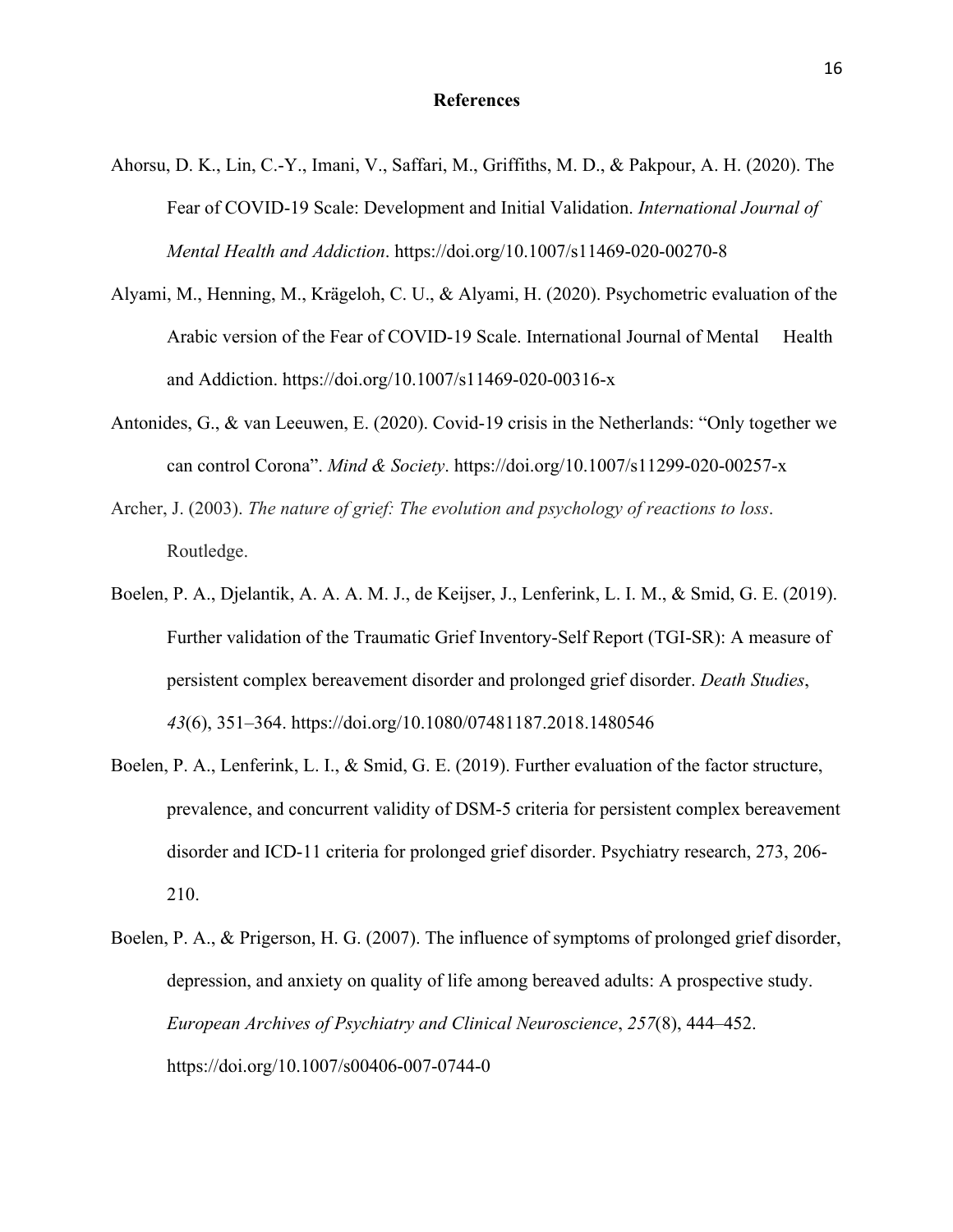- Boelen, P. A., & Smid, G. E. (2017a). The Traumatic Grief Inventory Self-Report Version (TGI-SR): Introduction and Preliminary Psychometric Evaluation. *Journal of Loss and Trauma*, *22*(3), 196–212. https://doi.org/10.1080/15325024.2017.1284488
- Cattell, R. B. (1966). The scree test for the number of factors. *Multivariate behavioral research*, *1*(2), 245-276. https://doi.org/10.1207/s15327906mbr0102\_10
- Caycho-Rodríguez, T., Tomás, J. M., Barboza-Palomino, M., Ventura-León, J., Gallegos, M., Reyes-Bossio, M., & Vilca, L. W. (2021). Assessment of Fear of COVID-19 in Older Adults: Validation of the Fear of COVID-19 Scale. *International Journal of Mental Health and Addiction*. https://doi.org/10.1007/s11469-020-00438-2
- Di Crosta, A., Palumbo, R., Marchetti, D., Ceccato, I., La Malva, P., Majella, R., Cipi, M., & Di Domenico, A. (2020). Individual Differences, Economic Stability, and Fear of Contagion as Risk Factors for PTSD Symptoms in the COVID-19 Emergency. *Frontiers in Psychology.* https://doi.org/10.3389/fpsyg.2020.567367
- Dubey, S., Biswas, P., Ghosh, R., Chatterjee, S., Dubey, M. J., Chatterjee, S., & Lavie, C. J. (2020). Psychosocial impact of COVID-19. Diabetes & Metabolic Syndrome: Clinical Research & Reviews, 14(5), 779-788. https://doi.org/10.1016/j.dsx.2020.05.035
- Eisma, M. C., Boelen, P. A., & Lenferink, L. I. M. (2020). Prolonged grief disorder following the Coronavirus (COVID-19) pandemic. *Psychiatry Research*, *288*, 113031. https://doi.org/10.1016/j.psychres.2020.113031
- Elemo, A. S., Satici, S. A., & Griffiths, M. D. (2020). The fear of COVID-19 scale: psychometric properties of the Ethiopian Amharic version. International Journal of Mental Health and Addiction, 1-12.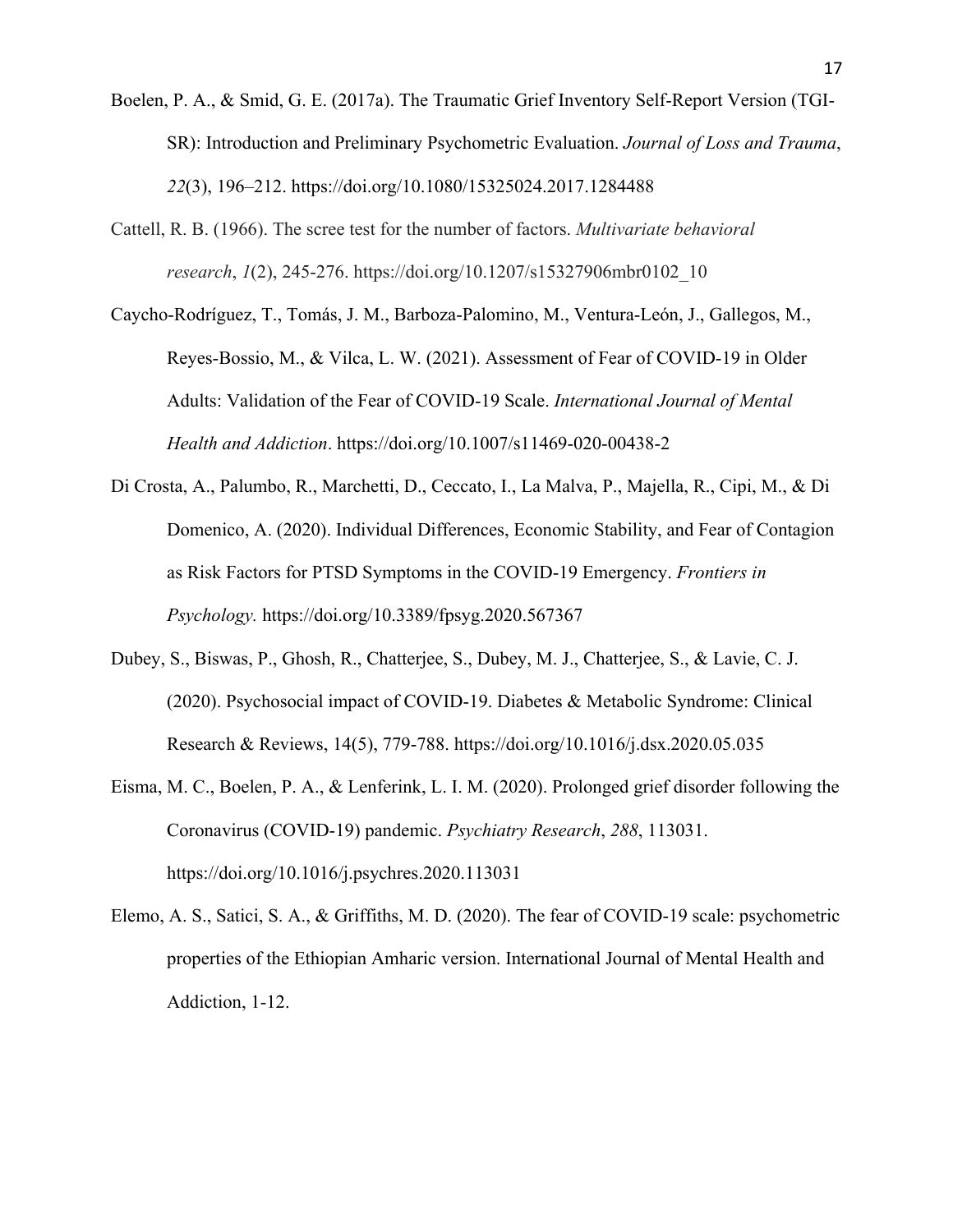- Fitzpatrick, K. M., Harris, C., & Drawve, G. (2020). Fear of COVID-19 and the mental health consequences in America. *Psychological Trauma: Theory, Research, Practice, and Policy*, *12*(S1), S17–S21. https://doi.org/10.1037/tra0000924
- Gerhold, L. (n.d.). *COVID-19: Risk perception and Coping strategies. Results from a survey in Germany.* 11.
- Hetkamp, M., Schweda, A., Bäuerle, A., Weismüller, B., Kohler, H., Musche, V., & Skoda, E. M. (2020). Sleep disturbances, fear, and generalized anxiety during the COVID-19 shut down phase in Germany: relation to infection rates, deaths, and German stock index DAX. Sleep medicine, 75, 350-353. https://doi.org/10.1016/j.sleep.2020.08.033
- Jordan, A. H., & Litz, B. T. (2014). Prolonged grief disorder: Diagnostic, assessment, and treatment considerations. *Professional Psychology: Research and Practice*, *45*(3), 180– 187. https://doi.org/10.1037/a0036836
- Kabasakal, E., Özpulat, F., Akca, A., & Özcebe, L. H. (2021). COVID-19 fear and compliance in preventive measures precautions in workers during the COVID-19 pandemic. *International Archives of Occupational and Environmental Health*. https://doi.org/10.1007/s00420-021-01682-2
- Killikelly, C., & Maercker, A. (2017). Prolonged grief disorder for ICD-11: The primacy of clinical utility and international applicability. *European Journal of Psychotraumatology*, *8*(sup6), 1476441. https://doi.org/10.1080/20008198.2018.1476441
- Kumar, A., & Somani, A. (2020). Dealing with Corona virus anxiety and OCD. Asian Journal of Psychiatry, 51, 102053. https://doi.org/10.1016/j.ajp.2020.102053
- Lenferink, L. I. M., Eisma, M. C., Smid, G. E., de Keijser, J., & Boelen, P. A. (submitted). Valid measurement of DSM-5 persistent complex bereavement disorder and DSM-5-TR and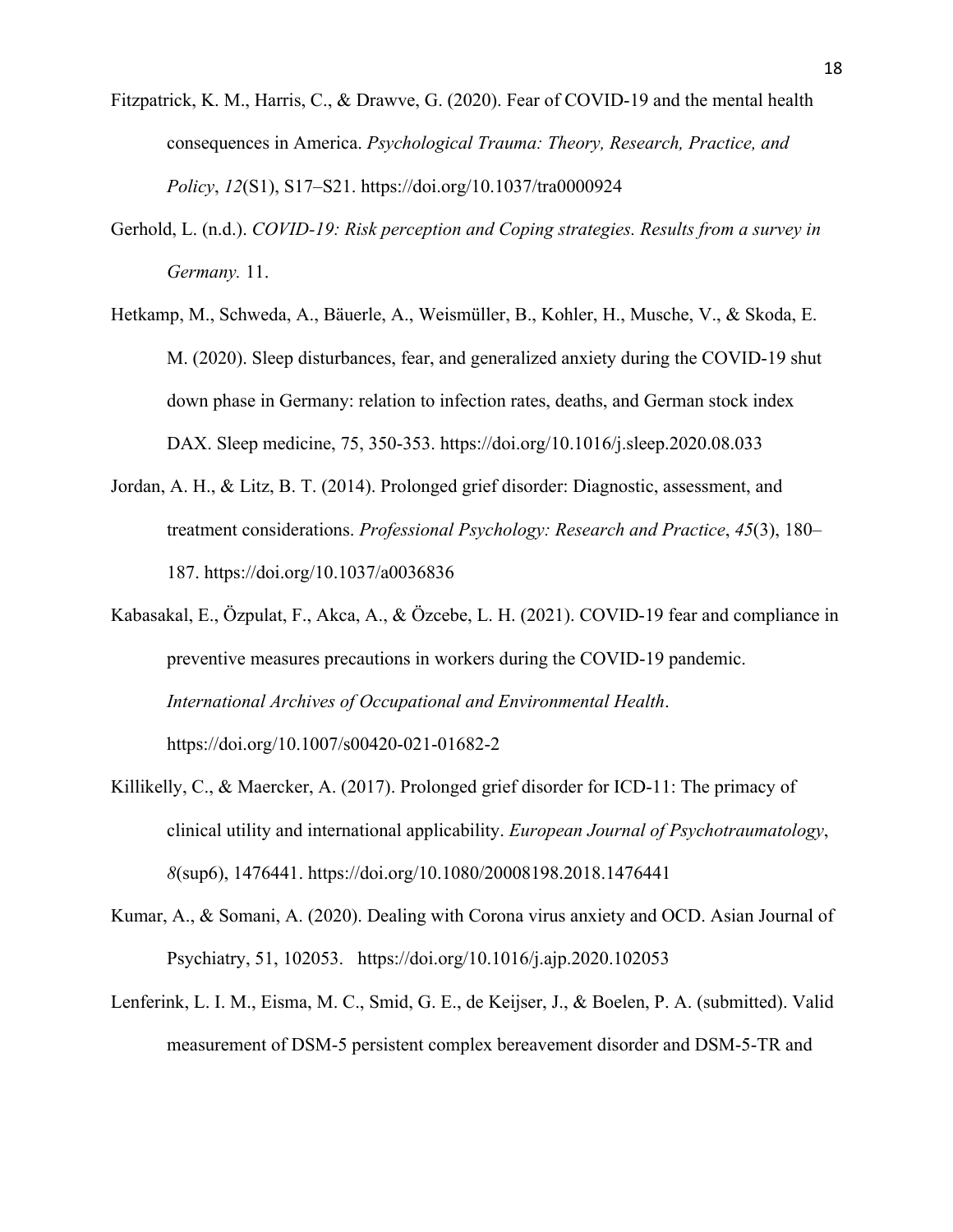ICD-11 prolonged grief disorder: The Traumatic Grief Inventory-Self Report Plus (TGI-SR+).

- Lundorff, M. (2017). Prevalence of prolonged grief disorder in adult bereavement\_ A systematic review and meta-analysis. *Journal of Affective Disorders*, 12.
- Martínez-Lorca, M., Martínez-Lorca, A., Criado-Álvarez, J. J., Armesilla, M. D. C., & Latorre, J. M. (2020). The fear of COVID-19 scale: Validation in spanish university students. *Psychiatry Research*, *293*, 113350. https://doi.org/10.1016/j.psychres.2020.113350
- Menzies, R. E., Neimeyer, R. A., & Menzies, R. G. (n.d.). *Death Anxiety, Loss, and Grief in the Time of COVID-19*. 5.
- Menzies, R. E., Sharpe, L., & Dar-Nimrod, I. (2019). The relationship between death anxiety and severity of mental illnesses. *British Journal of Clinical Psychology*, *58*(4), 452–467. https://doi.org/10.1111/bjc.12229
- Naumann, E., Möhring, K., Reifenscheid, M., Wenz, A., Rettig, T., Lehrer, R., & Blom, A. G. (2020). COVID‐19 policies in Germany and their social, political, and psychological consequences. *European Policy Analysis*, *6*(2), 191-202.
- Ornell, F., Schuch, J. B., Sordi, A. O., & Kessler, F. H. P. (2020). "Pandemic fear" and COVID-19: Mental health burden and strategies. *Brazilian Journal of Psychiatry*, *42*(3), 232–235. https://doi.org/10.1590/1516-4446-2020-0008
- Pakpour, A. H., & Griffiths, M. D. (2020). The fear of COVID-19 and its role in preventive behaviors. *Journal of Concurrent Disorders*, *2*(1), 58-63.
- Perz, C. A., Lang, B. A., & Harrington, R. (2020). Validation of the Fear of COVID-19 Scale in a US College Sample. *International Journal of Mental Health and Addiction*. https://doi.org/10.1007/s11469-020-00356-3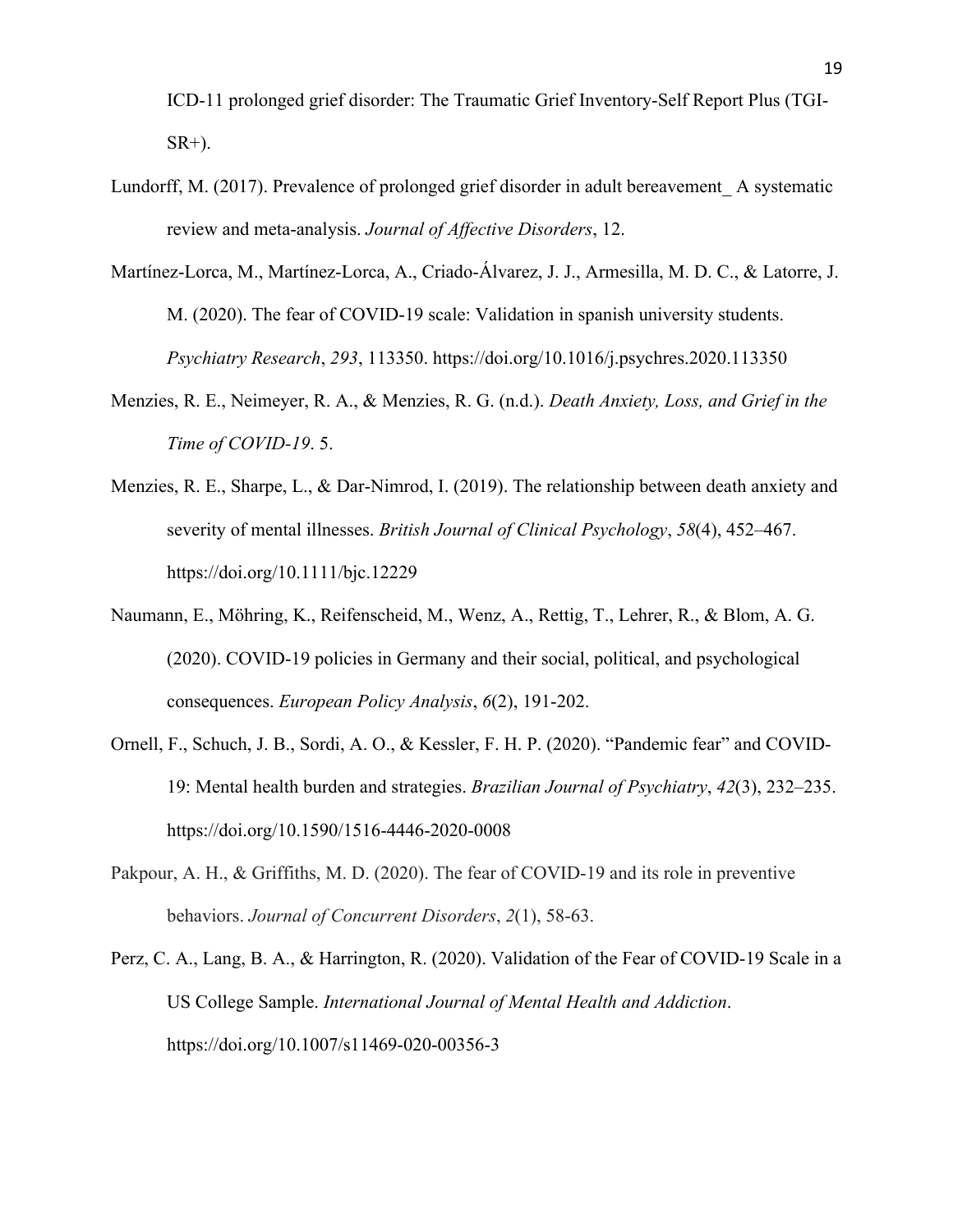- Sakib, N., Bhuiyan, A. I., Hossain, S., Al Mamun, F., Hosen, I., Abdullah, A. H., ... & Mamun, M. A. (2020). Psychometric validation of the Bangla Fear of COVID-19 Scale: Confirmatory factor analysis and Rasch analysis. International Journal of Mental Health and Addiction, 1-12.
- Satici, B., Gocet-Tekin, E., Deniz, M. E., & Satici, S. A. (2020). Adaptation of the Fear of COVID-19 Scale: Its association with psychological distress and life satisfaction in Turkey. International journal of mental health and addiction, 1-9.
- Schut, M. S. H. (1999). The dual process model of coping with bereavement: Rationale and description. Death studies, 23(3), 197-224. https://doi.org/10.1080/074811899201046
- Soraci, P., Ferrari, A., Abbiati, F. A., Del Fante, E., De Pace, R., Urso, A., & Griffiths, M. D. (2020). Validation and psychometric evaluation of the Italian version of the Fear of COVID-19 Scale. International journal of mental health and addiction, 1-10.
- Stănculescu, E. (2021). Fear of COVID-19 in Romania: Validation of the Romanian Version of the Fear of COVID-19 Scale Using Graded Response Model Analysis. *International Journal of Mental Health and Addiction*. https://doi.org/10.1007/s11469-020-00428-4
- Strauß, B., Berger, U., & Rosendahl, J. (2021). Folgen der COVID-19-Pandemie für die psychische Gesundheit und Konsequenzen für die Psychotherapie – Teil 1 einer (vorläufigen) Übersicht. *Psychotherapeut*, *66*(3), 175–185. https://doi.org/10.1007/s00278-021-00504-7
- Stroebe, M., & Schut, H. (2010). The Dual Process Model of Coping with Bereavement: A Decade on. *OMEGA - Journal of Death and Dying*, *61*(4), 273–289. https://doi.org/10.2190/OM.61.4.b
- Tang, W., Hu, T., Hu, B., Jin, C., Wang, G., Xie, C., Chen, S., & Xu, J. (2020). Prevalence and correlates of PTSD and depressive symptoms one month after the outbreak of the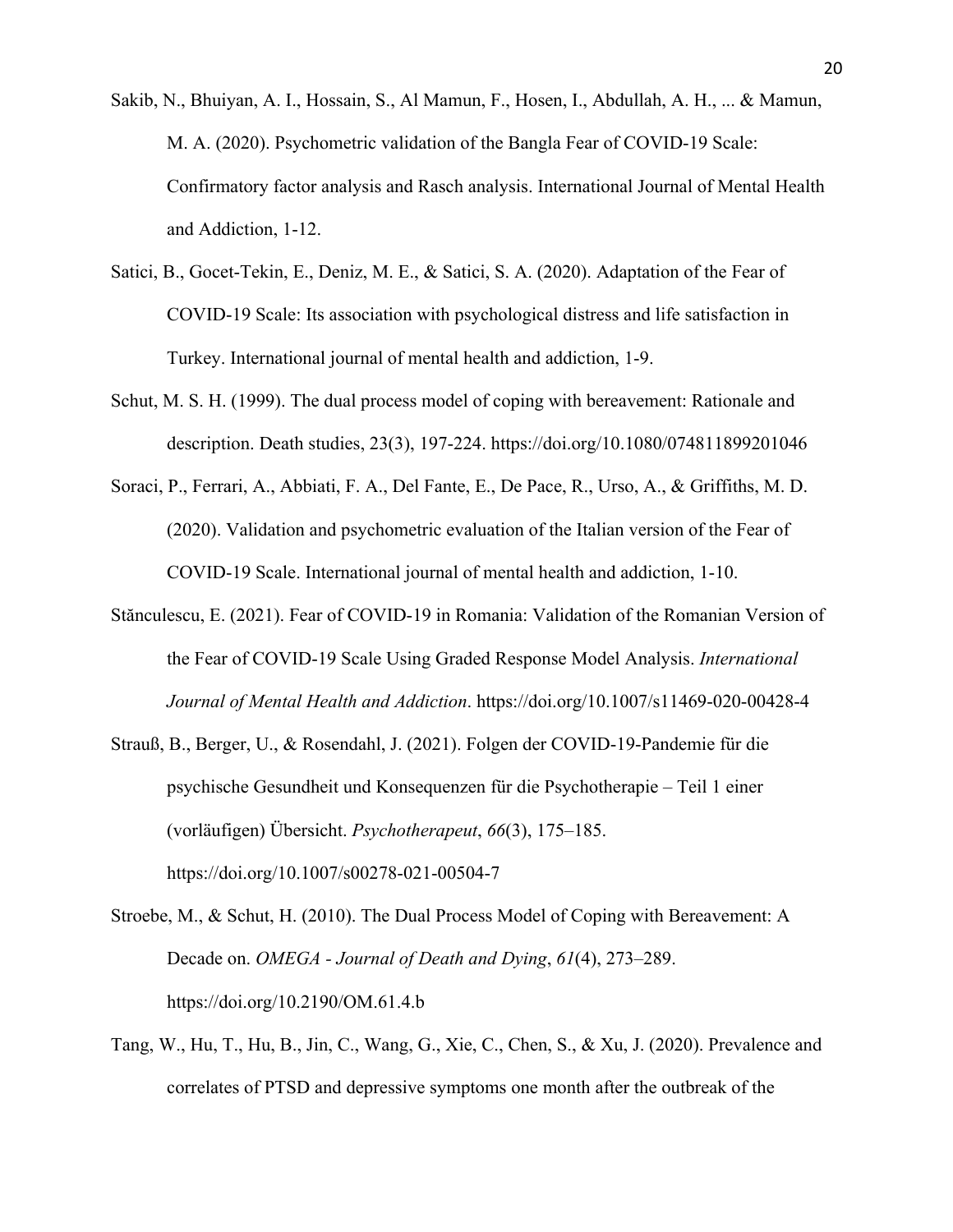COVID-19 epidemic in a sample of home-quarantined Chinese university students. *Journal of Affective Disorders*, *274*, 1-7. https://doi.org/10.1016/j.jad.2020.05.009.

- Bitan, D. T., Grossman-Giron, A., Bloch, Y., Mayer, Y., Shiffman, N., & Mendlovic, S. (2020). Fear of COVID-19 scale: Psychometric characteristics, reliability and validity in the Israeli population. *Psychiatry Research*, *289*, 113100. https://doi.org/10.1016/j.psychres.2020.113100
- World Health Organization. (2018). International classification of diseases for mortality and morbidity statistics (11th Revision). Retrieved from https://icd.who.int/browse11/l-m/en
- WHO Coronavirus (COVID-19) Dashboard. (2021, July 14). World Health Organization. https://covid19.who.int/.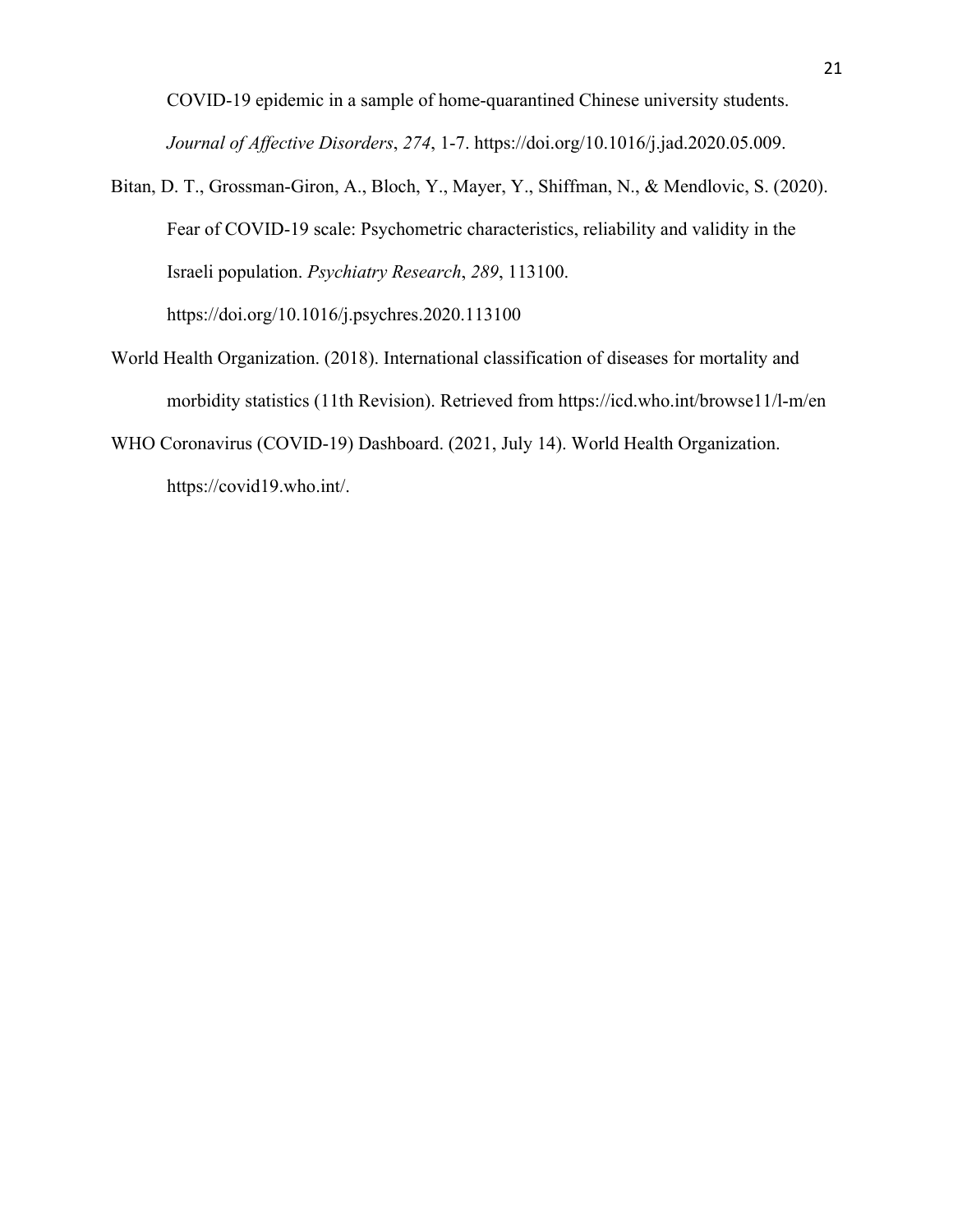# **Tables & Figures**

# **Table 1**

*Measures of Internal Consistency and Reliability of the Dutch and German Versions of the Fear of COVID-19 Scale (FCV-19S)*

| <i>FCV-19S</i> Item                                                                                  | Inter-Item Correlation<br>Range | Corrected Item-Total<br>Correlation |
|------------------------------------------------------------------------------------------------------|---------------------------------|-------------------------------------|
| 1. I am most afraid of coronavirus-19.                                                               | $.41 - .62$                     | .66                                 |
| 2. It makes me uncomfortable to think about coronavirus-19.                                          | $.35 - .62$                     | .67                                 |
| 3. My hands become clammy when I think about coronavirus-19.                                         | $.38 - .68$                     | .59                                 |
| 4. I am afraid of losing my life because of coronavirus-19.                                          | $.38 - .53$                     | .62                                 |
| 5. When watching news and stories about coronavirus on social<br>media, I become nervous or anxious. | $.40 - .57$                     | .64                                 |
| 6. I cannot sleep because I am worrying about getting coronavirus.                                   | $.41 - .74$                     | .66                                 |
| 7. My heart races or palpitates when I think about getting<br>coronavirus.                           | $.35 - .74$                     | .63                                 |

*Note.*  $N = 127$ .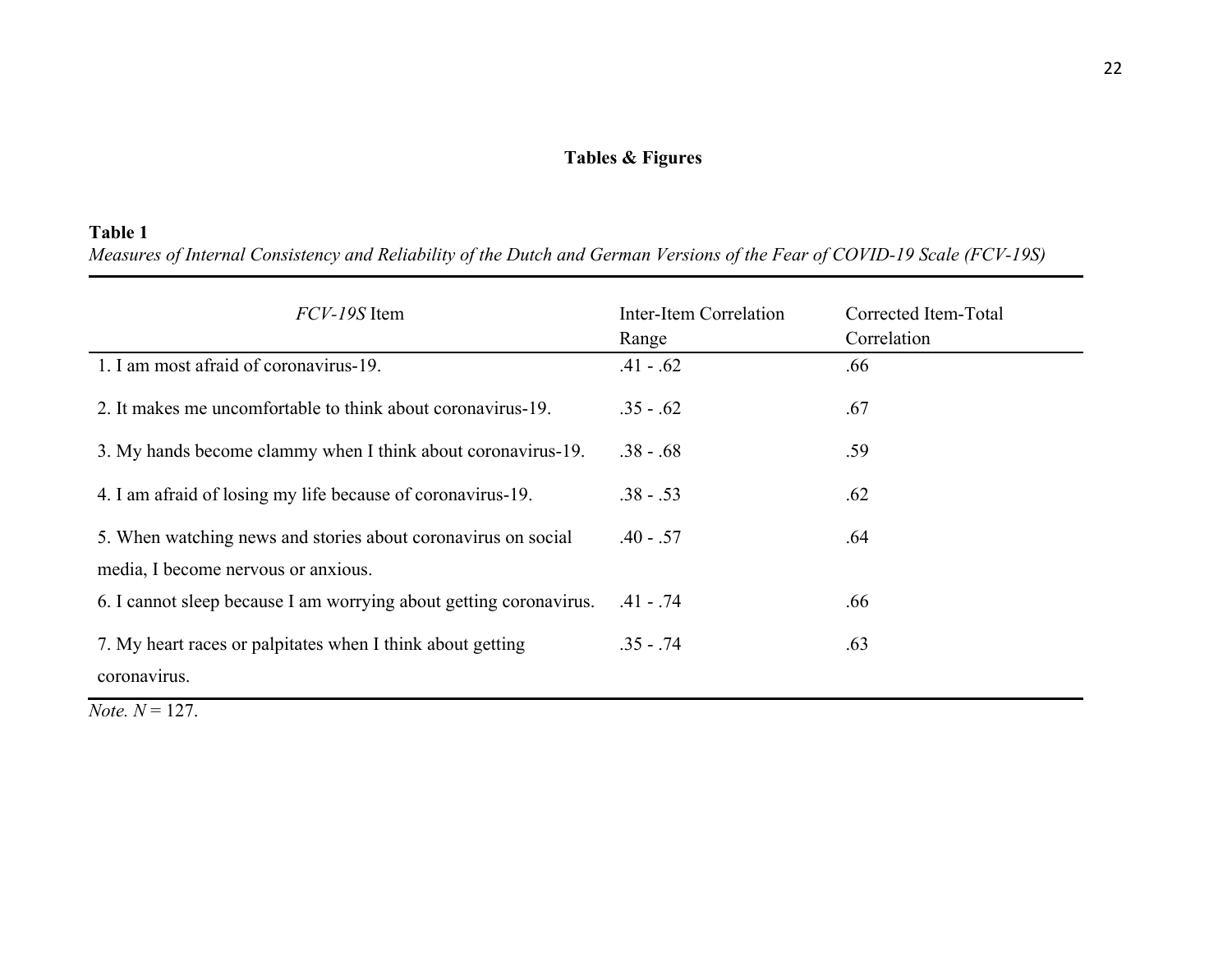# **Table 2**

*Results from the Principal Component Analysis of the Fear of COVID-19 Scale (FCV-19S)*

| FCV-19S Item                                                               | Factor<br>loading |
|----------------------------------------------------------------------------|-------------------|
| 1. I am most afraid of coronavirus-19.                                     | .74               |
| 2. It makes me uncomfortable to think about coronavirus-19.                | .74               |
| 3. My hands become clammy when I think about coronavirus-19.               | .73               |
| 4. I am afraid of losing my life because of coronavirus-19.                | .72               |
| 5. When watching news and stories about coronavirus-19 on social media, I  | .75               |
| become nervous or anxious.                                                 |                   |
| 6. I cannot sleep because I am worrying about getting coronavirus-19.      | .79               |
| 7. My heart races or palpitates when I think about getting coronavirus-19. | .79               |

*Note.*  $N = 127$ .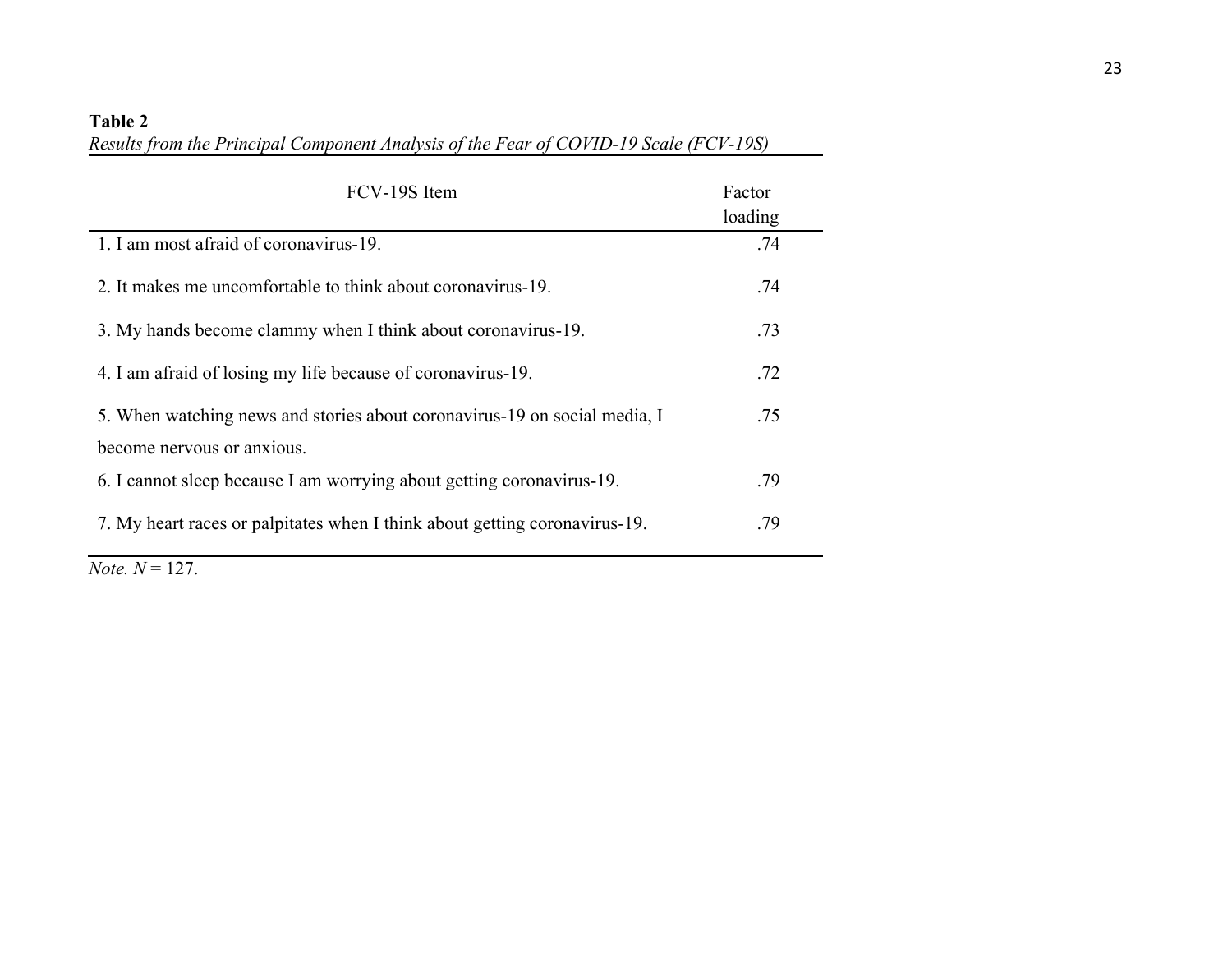# **Table 3**

| N(%)          |  |
|---------------|--|
|               |  |
| 25 (19.7%)    |  |
| $102(80.3\%)$ |  |
|               |  |
| 21 (16,5%)    |  |
| $30(23.6\%)$  |  |
| 76 (59.8%)    |  |
|               |  |
| 93 (73.2%)    |  |
| 11(8.7%)      |  |
| 21 (16.5%)    |  |
| $2(1.6\%)$    |  |
|               |  |
| 44 (34.6%)    |  |
| $15(11.8\%)$  |  |
| 40 (31.5%)    |  |
| $5(3.9\%)$    |  |
| $10(7.9\%)$   |  |
| 6(4.7%)       |  |
|               |  |

*Demographic characteristics of the study (n=127)*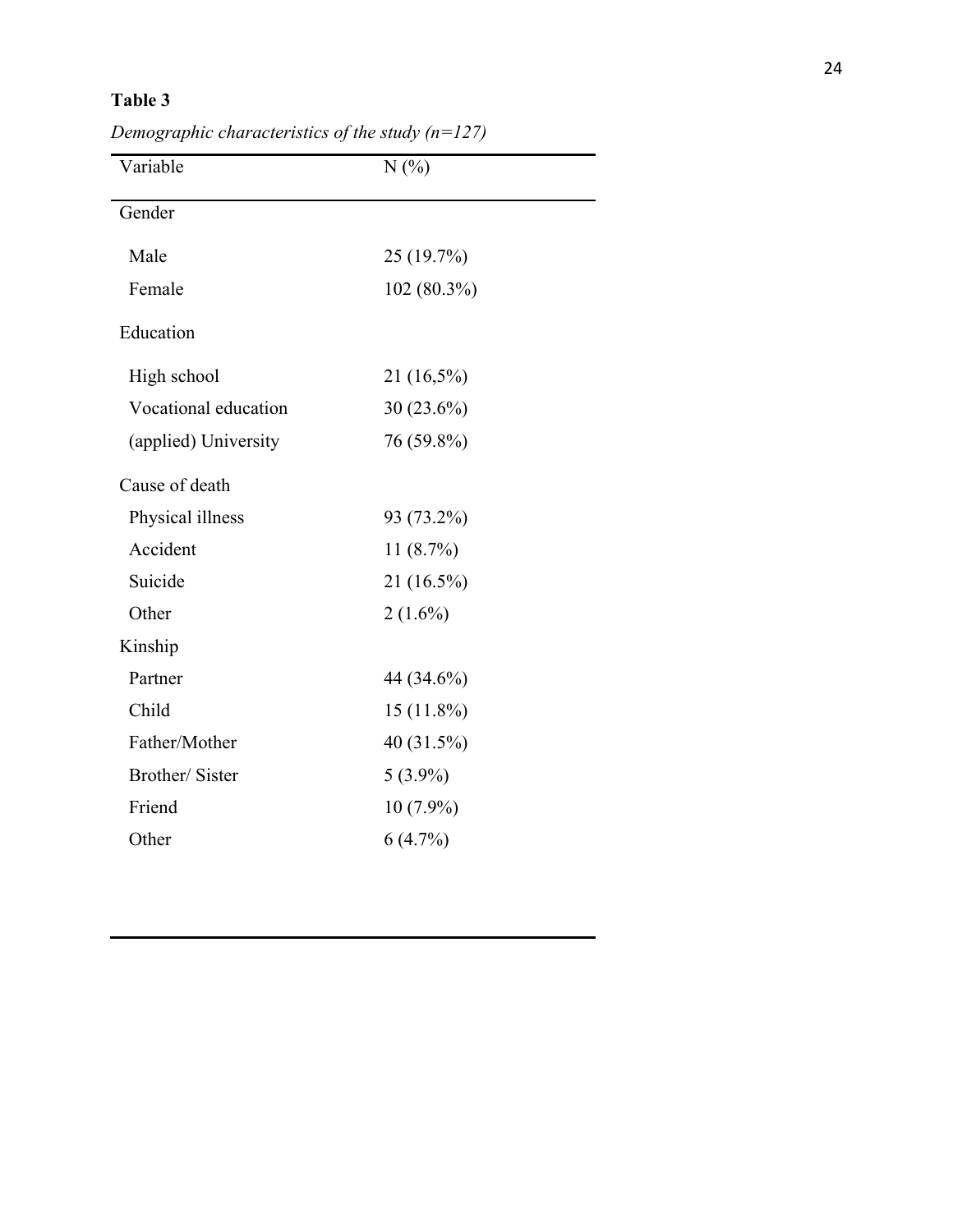# **Table 4**

| Variable                        | Minimum  | Maximum        | Mean    | Std. Deviation. | N   |
|---------------------------------|----------|----------------|---------|-----------------|-----|
| 1. $PGD^b$ levels $T1$          | 13.00    | 51.00          | 26.08   | 9.40            | 127 |
| 2. $PGDb$ levels T2             | 13.00    | 57.00          | 28.66   | 10.18           | 127 |
| 3. Fear of COVID-19             | 7.00     | 24.00          | 12.39   | 4.49            | 127 |
| 4. Change Score $PGD^b$         | $-30.00$ | 25.00          | $-2.58$ | 7.94            | 127 |
| 5. Gender <sup>a</sup>          | 1        | $\overline{2}$ | 1.80    | 0.40            | 127 |
| 6. Age in years                 | 18       | 83             | 46.6    | 14.73           | 127 |
| 7. Time since loss <sup>c</sup> | 6        | 351            | 64.94   | 6.06            | 127 |

*Descriptive statistics of the sociodemographic- and research variables* 

 $a_1$  = male and 2 = female.

*b* PGD = prolonged grief disorder

<sup>c</sup> Time since loss in months